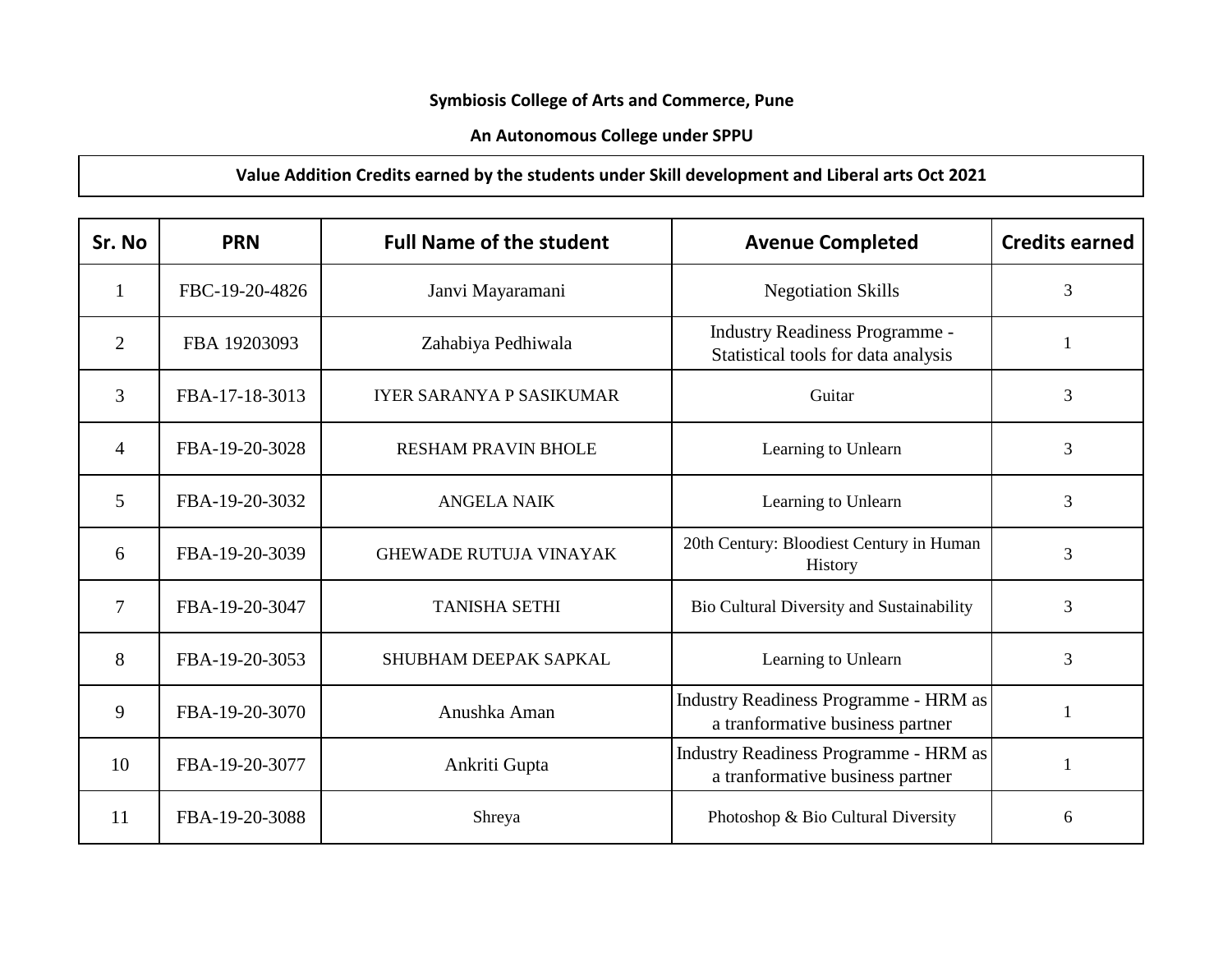| 12 | FBA-19-20-3092 | <b>JAWALE GREETA MANISH</b>    | Bio Cultural Diversity and Sustainability                                        | 3              |
|----|----------------|--------------------------------|----------------------------------------------------------------------------------|----------------|
| 13 | FBA-19-20-3093 | ZAHABIYA MURTUZA PEDHIWALA     | Learning to Unlearn                                                              | 3              |
| 14 | FBA-19-20-3102 | Natasha Gandevia               | Learning to Unlearn                                                              | 3              |
| 15 | FBA-19-20-3105 | Anshi Singh                    | <b>Smart Investor Program</b>                                                    | 3              |
| 16 | FBA-20-21-3013 | <b>SPANDANA SEN</b>            | Photoshop                                                                        | 3              |
| 17 | FBA-20-21-3035 | Rishika Choudhary              | <b>Industry Readiness Programme -</b><br>Statistical tools for data analysis     | 1              |
| 18 | FBA-20-21-3097 | <b>SARVESHWARI ISHAN SATHE</b> | <b>Comparative Mythology</b>                                                     | 3              |
| 19 | FBA-20-21-3121 | Sakshi Manoj Sonawane          | <b>Industry Readiness Programme - HRM as</b><br>a tranformative business partner | $\mathbf{1}$   |
| 20 | FBA-20-21-3131 | Vaishnavi Yuvraj Jadhav        | <b>Industry Readiness Programme - Data</b><br>Visualisation                      | 1              |
| 21 | FBA-20-21-3134 | <b>CHANGEDE SIDDHI AJAY</b>    | 20th Century: Bloodiest Century in Human<br>History                              | $\overline{3}$ |
| 22 | FBA-20-21-3213 | Aayushi Acharya                | <b>Industry Readiness Programme - Data</b><br>Visualisation                      | $\mathbf{1}$   |
| 23 | FBA-21-22-3012 | <b>TANISHQ</b>                 | Professional Skills Course                                                       | $\overline{2}$ |
| 24 | FBA-21-22-3039 | Zainab Abid Akhtar             | Learning Communication Skill                                                     | $\overline{2}$ |
| 25 | FBA-21-22-3060 | <b>Soham Dahitule</b>          | Learning Communication Skill                                                     | $\overline{2}$ |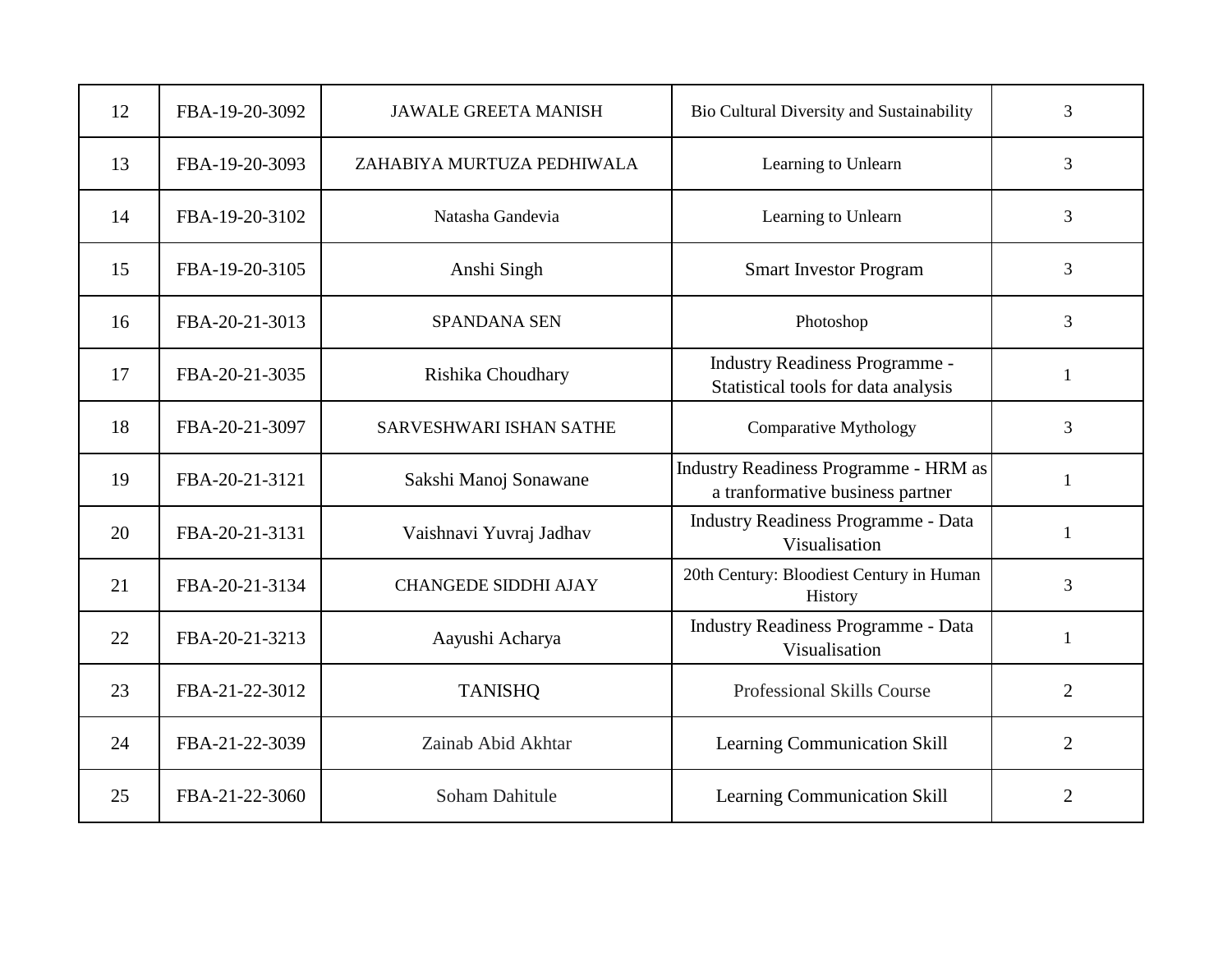| 26 | FBC 19-20 -5051 | <b>Aanchal Shree</b>          | <b>Smart Investor Program</b>                                                    | 3              |
|----|-----------------|-------------------------------|----------------------------------------------------------------------------------|----------------|
| 27 | FBC-19-20-4456  | Hrushikesh Arun Rawool        | <b>Effective Communication Skills</b>                                            | 3              |
| 28 | FBC 19-20-4741  | Nidhin Jothi                  | <b>Industry Readiness Programme -</b><br>Statistical tools for data analysis     | $\mathbf{1}$   |
| 29 | FBC-21-22-4721  | Grace                         | Professional Skills Course                                                       | $\overline{2}$ |
| 30 | FBC-21-22-4312  | <b>AKHILA</b>                 | <b>Professional Skills Course</b>                                                | $\overline{2}$ |
| 31 | FBC-21-22-4723  | Tamanna                       | <b>Professional Skills Course</b>                                                | $\overline{2}$ |
| 32 | FBC-18-19-4247  | <b>GANESH VARMA J</b>         | Human Rights Law                                                                 | $\overline{3}$ |
| 33 | FBC-18-19-4413  | KACHI SAKSHI SUNIL            | Yoga Theory and Practices                                                        | 3              |
| 34 | FBC-18-19-5101  | KORDE VISHAKHA SATISH         | German                                                                           | 3              |
| 35 | FBC-19-20-4805  | Deepal Waghmare               | <b>Negotiation Skills</b>                                                        | 3              |
| 36 | FBC-19-20-2929  | Malavika Raj                  | <b>Industry Readiness Programme - Telecom</b><br>sector                          | $\mathbf{1}$   |
| 37 | FBC-19-20-4002  | VAASANTHA SAMEERA SARASWATULA | Learning to Unlearn                                                              | 3              |
| 38 | FBC-19-20-4002  | Sameera Saraswatula           | <b>Industry Readiness Programme - HRM as</b><br>a tranformative business partner | $\mathbf{1}$   |
| 39 | FBC-19-20-4005  | Ranvirkar Bhaskar Govindrao   | Microsoft Excel                                                                  | 3              |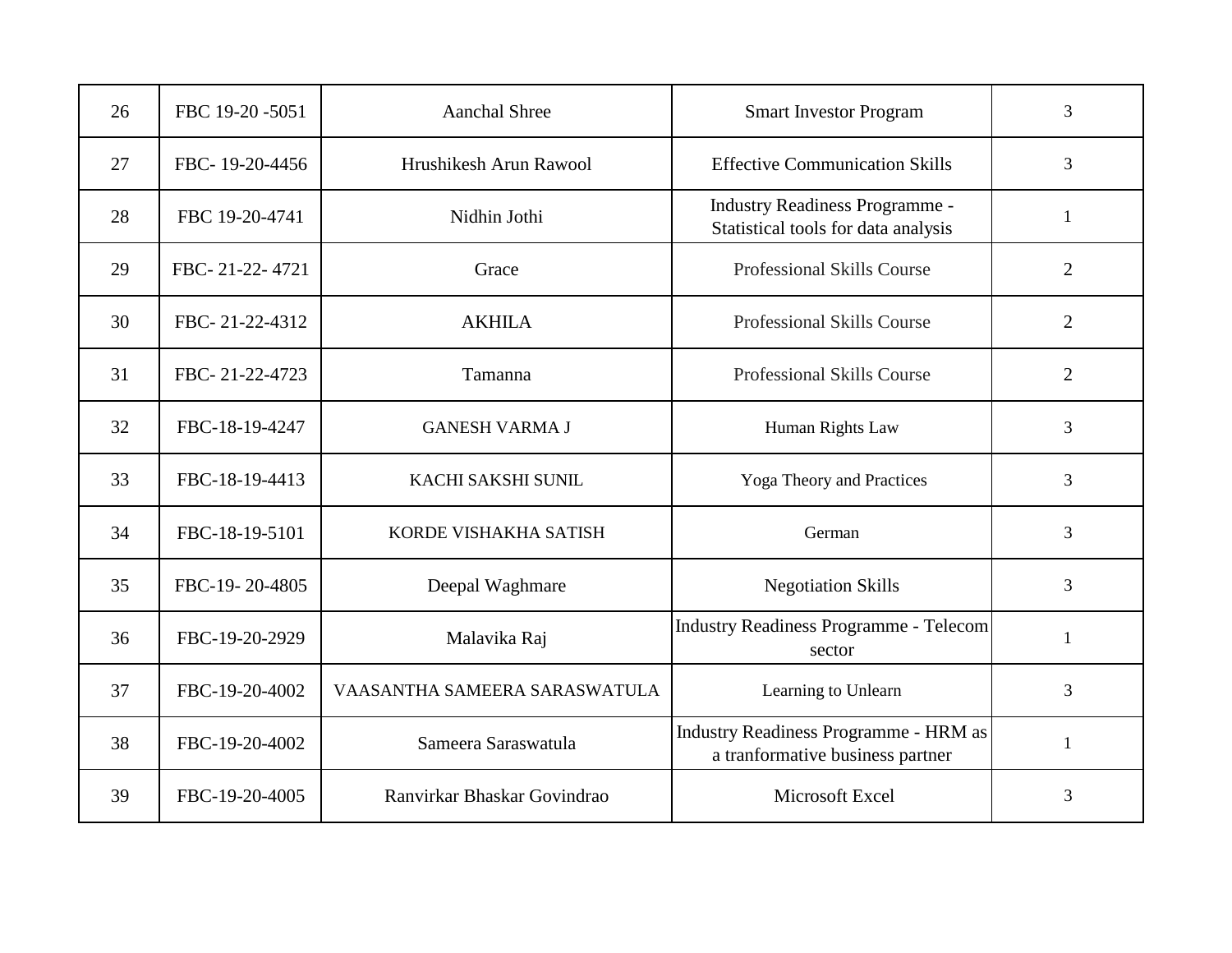| 40 | FBC-19-20-4013 | Komal Gunjal                  | maustry Readiness Programme - maian<br>and International Accounting Standard<br>Frameworks | $\mathbf{1}$   |
|----|----------------|-------------------------------|--------------------------------------------------------------------------------------------|----------------|
| 41 | FBC-19-20-4013 | Komal gunjal                  | <b>U-Spark Future Ready</b>                                                                | 3              |
| 42 | FBC-19-20-4040 | Siddesh Jadhav                | <b>Negotiation Skills</b>                                                                  | 3              |
| 43 | FBC-19-20-4040 | Siddhesh jadhav               | <b>U-Spark Future Ready</b>                                                                | 3              |
| 44 | FBC-19-20-4042 | Sharvari vijay Bhagat         | <b>Negotiation Skills</b>                                                                  | 3              |
| 45 | FBC-19-20-4053 | Vaishnavi Darekar             | <b>Digital Marketing</b>                                                                   | 3              |
| 46 | FBC-19-20-4059 | Karan Mahesh kale             | Microsoft Excel                                                                            | 3              |
| 47 | FBC-19-20-4072 | Sakshi Awad                   | <b>Negotiation Skills</b>                                                                  | 3              |
| 48 | FBC-19-20-4073 | Gayatri Ravindra Rasane       | <b>Industry Readiness Programme - HRM as</b><br>a tranformative business partner           | 1              |
| 49 | FBC-19-20-4077 | Dipak Dake                    | <b>Universal Human Values</b>                                                              | $\overline{2}$ |
| 50 | FBC-19-20-4089 | Yashwant rahul jadhav kinikar | <b>Effective Communication Skills</b>                                                      | 3              |
| 51 | FBC-19-20-4089 | Yaahwant rahul jadhav kinikar | <b>Universal Human Values</b>                                                              | $\overline{2}$ |
| 52 | FBC-19-20-4103 | <b>Ritesh Aradwad</b>         | <b>Negotiation Skills</b>                                                                  | $\overline{3}$ |
| 53 | FBC-19-20-4105 | Himani Langote                | <b>Industry Readiness Programme - Retail</b><br>sector                                     | 1              |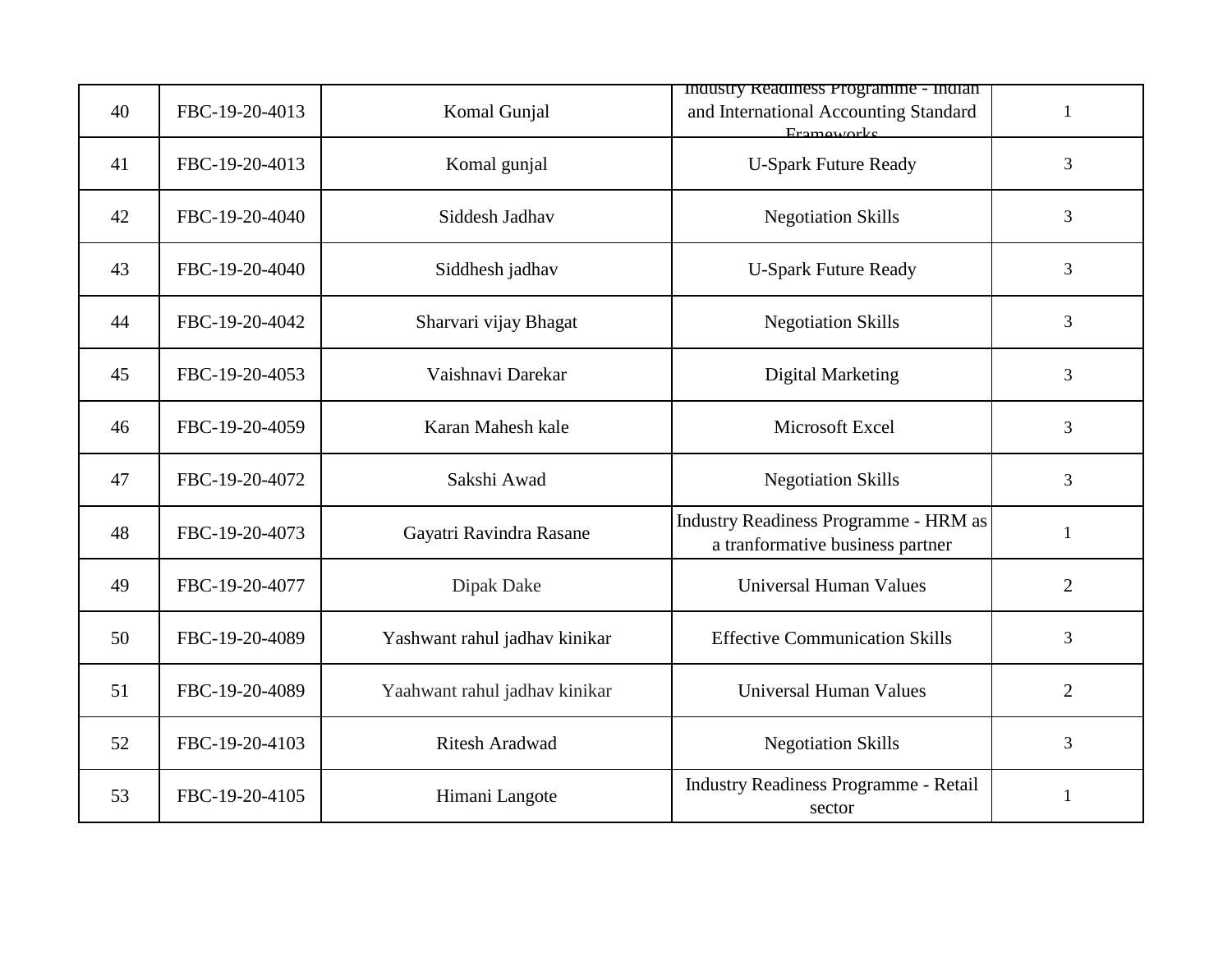| 54 | FBC-19-20-4106 | Madhur Pradip Lakhmapure      | <b>Industry Readiness Programme - HRM as</b><br>a tranformative business partner | 1              |
|----|----------------|-------------------------------|----------------------------------------------------------------------------------|----------------|
| 55 | FBC-19-20-4135 | <b>Keshav Suresh</b>          | <b>Campus to Corporate</b>                                                       | 3              |
| 56 | FBC-19-20-4137 | <b>JUVERIA</b>                | <b>Smart Investor Program</b>                                                    | 3              |
| 57 | FBC-19-20-4141 | PATWARDHAN RHEA AMIT          | Bio Cultural Diversity and Sustainability                                        | 3              |
| 58 | FBC-19-20-4142 | Visak Rajesh Leela            | <b>Universal Human Values</b>                                                    | $\overline{2}$ |
| 59 | FBC-19-20-4204 | Preeti Ramdas Aware           | <b>Effective Communication Skills</b>                                            | 3              |
| 60 | FBC-19-20-4212 | Riddhi Pravin Jadhav          | <b>Campus to Corporate</b>                                                       | 3              |
| 61 | FBC-19-20-4212 | Riddhi Pravin Jadhav          | <b>Effective Communication Skills</b>                                            | 3              |
| 62 | FBC-19-20-4214 | Niel Baranwal                 | <b>Negotiation Skills</b>                                                        | 3              |
| 63 | FBC-19-20-4216 | Ved Pravin Jadhav             | <b>Campus to Corporate</b>                                                       | 3              |
| 64 | FBC-19-20-4216 | Ved Pravin Jadhav             | <b>Effective Communication Skills</b>                                            | 3              |
| 65 | FBC-19-20-4222 | Atharva Kumar Kulkarni        | <b>Industry Readiness Programme - Data</b><br>Visualisation                      | $\mathbf{1}$   |
| 66 | FBC-19-20-4224 | Shrushti Jaswantsingh Chauhan | <b>Smart Investor Program</b>                                                    | 3              |
| 67 | FBC-19-20-4230 | Vanisha Shankar Gupta         | Industry Readiness Programme -<br>Statistical tools for data analysis            | $\mathbf{1}$   |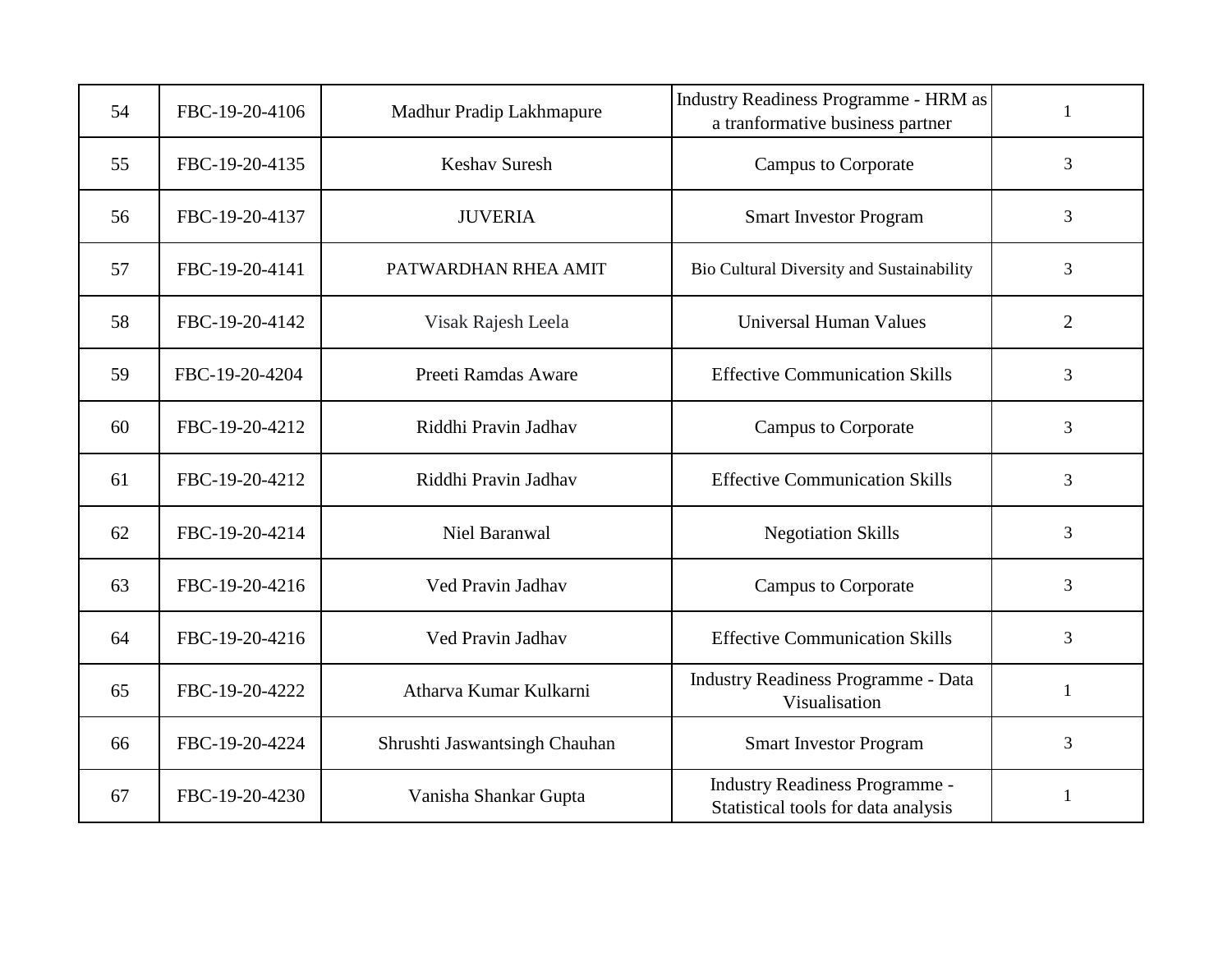| 68 | FBC-19-20-4237 | Samarth Vadera        | <b>Negotiation Skills</b>                                                        | $\overline{3}$ |
|----|----------------|-----------------------|----------------------------------------------------------------------------------|----------------|
| 69 | FBC-19-20-4251 | Sanskar Agrawal       | <b>Smart Investor Program</b>                                                    | 3              |
| 70 | FBC-19-20-4258 | MOHAMMED SHADAAB      | <b>Professional Skills Course</b>                                                | $\overline{2}$ |
| 71 | FBC-19-20-4286 | <b>Pratik Salokhe</b> | <b>Digital Marketing</b>                                                         | $\overline{3}$ |
| 72 | FBC-19-20-4293 | Sejal Khode           | <b>Industry Readiness Programme - HRM as</b><br>a tranformative business partner | $\mathbf{1}$   |
| 73 | FBC-19-20-4300 | Mudit Vasuja          | <b>Industry Readiness Programme - Banking</b><br>Sector                          | 1              |
| 74 | FBC-19-20-4309 | Rutuja Bade           | <b>Effective Communication Skills</b>                                            | $\overline{3}$ |
| 75 | FBC-19-20-4311 | Bhushan Pardhi        | <b>Smart Investor Program</b>                                                    | 3              |
| 76 | FBC-19-20-4311 | Bhushan Pardhi        | <b>Digital Marketing</b>                                                         | 3              |
| 77 | FBC-19-20-4311 | <b>BHUSHAN</b>        | <b>Professional Skills Course</b>                                                | $\overline{2}$ |
| 78 | FBC-19-20-4316 | Rutuja Ratnakar Ghuge | <b>Industry Readiness Programme - HRM as</b><br>a tranformative business partner | $\mathbf{1}$   |
| 79 | FBC-19-20-4316 | Rutuja Ratnakar Ghuge | Microsoft Excel                                                                  | 3              |
| 80 | FBC-19-20-4320 | <b>Samrit Das</b>     | <b>Campus to Corporate</b>                                                       | 3              |
| 81 | FBC-19-20-4329 | Sejal Choudhari       | Microsoft Excel                                                                  | 3              |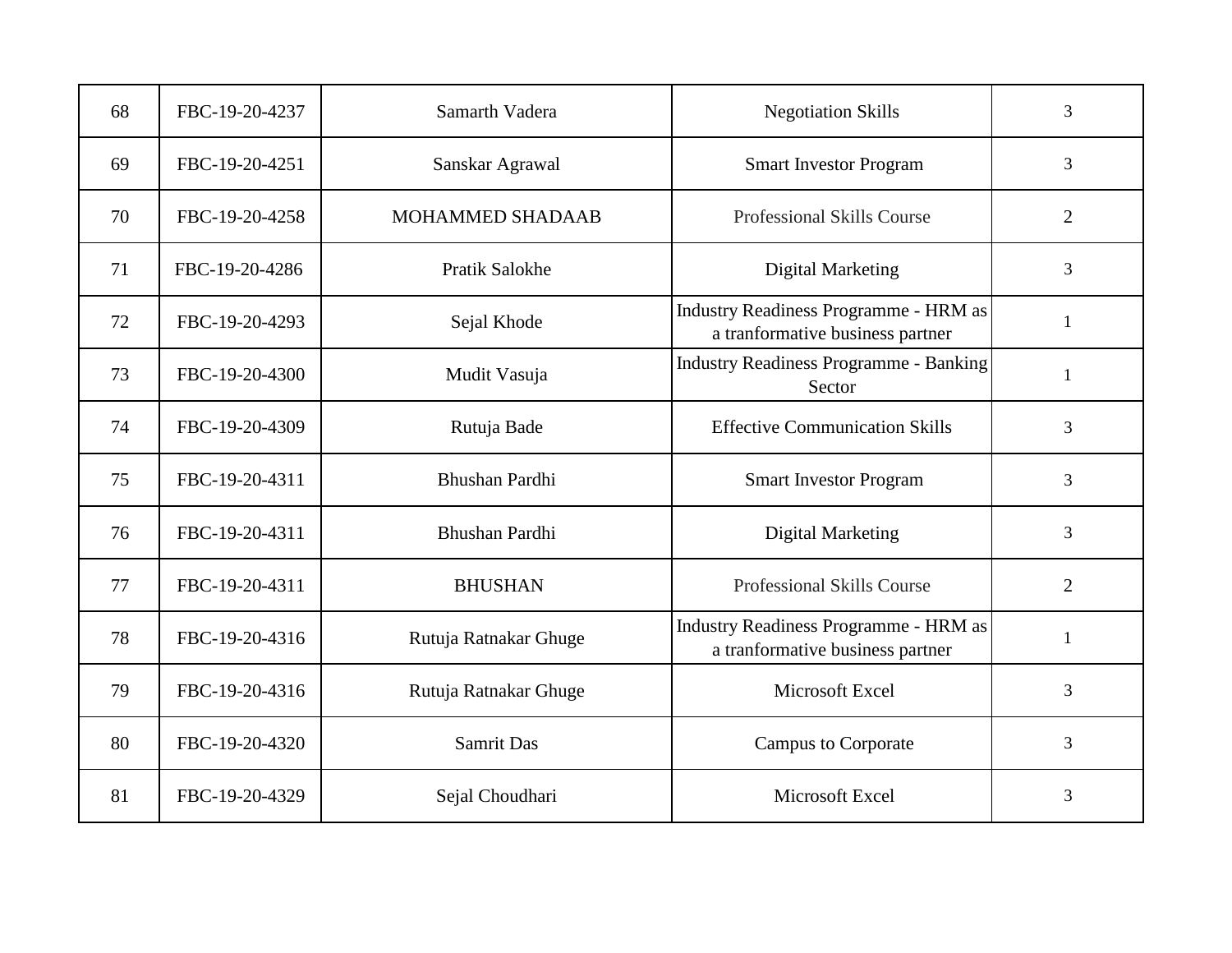| 82 | FBC-19-20-4329 | Sejal Choudhari         | <b>Digital Marketing</b>                                                     | 3            |
|----|----------------|-------------------------|------------------------------------------------------------------------------|--------------|
| 83 | FBC-19-20-4330 | Sanjay singh yadav      | <b>Effective Communication Skills</b>                                        | 3            |
| 84 | FBC-19-20-4331 | Shruti Yallappa Govinde | <b>Industry Readiness Programme - Telecom</b><br>sector                      | $\mathbf{1}$ |
| 85 | FBC-19-20-4331 | Shruti Yallappa Govinde | <b>Smart Investor Program</b>                                                | 3            |
| 86 | FBC-19-20-4332 | <b>Gautam Shinde</b>    | <b>Digital Marketing</b>                                                     | 3            |
| 87 | FBC-19-20-4402 | Abhishek Jaybhaye       | <b>Smart Investor Program</b>                                                | 3            |
| 88 | FBC-19-20-4415 | Sakshi Mahajan          | <b>Negotiation Skills</b>                                                    | 3            |
| 89 | FBC-19-20-4415 | Sakshi Mahajan          | <b>Effective Communication Skills</b>                                        | 3            |
| 90 | FBC-19-20-4434 | Akshay Gupta            | Cyber Law                                                                    | 3            |
| 91 | FBC-19-20-4443 | Maher Rutik Udaysing    | <b>Smart Investor Program</b>                                                | 3            |
| 92 | FBC-19-20-4445 | RENUKA SANJAY DESHPANDE | French(Beginners)                                                            | 3            |
| 93 | FBC-19-20-4456 | Hrushikesh Rawool       | <b>Industry Readiness Programme -</b><br>Statistical tools for data analysis | 1            |
| 94 | FBC-19-20-4458 | <b>TANYA KANT</b>       | Bio Cultural Diversity and Sustainability                                    | 3            |
| 95 | FBC-19-20-4462 | Kapil Sharma            | <b>Industry Readiness Programme - Banking</b><br>Sector                      | 1            |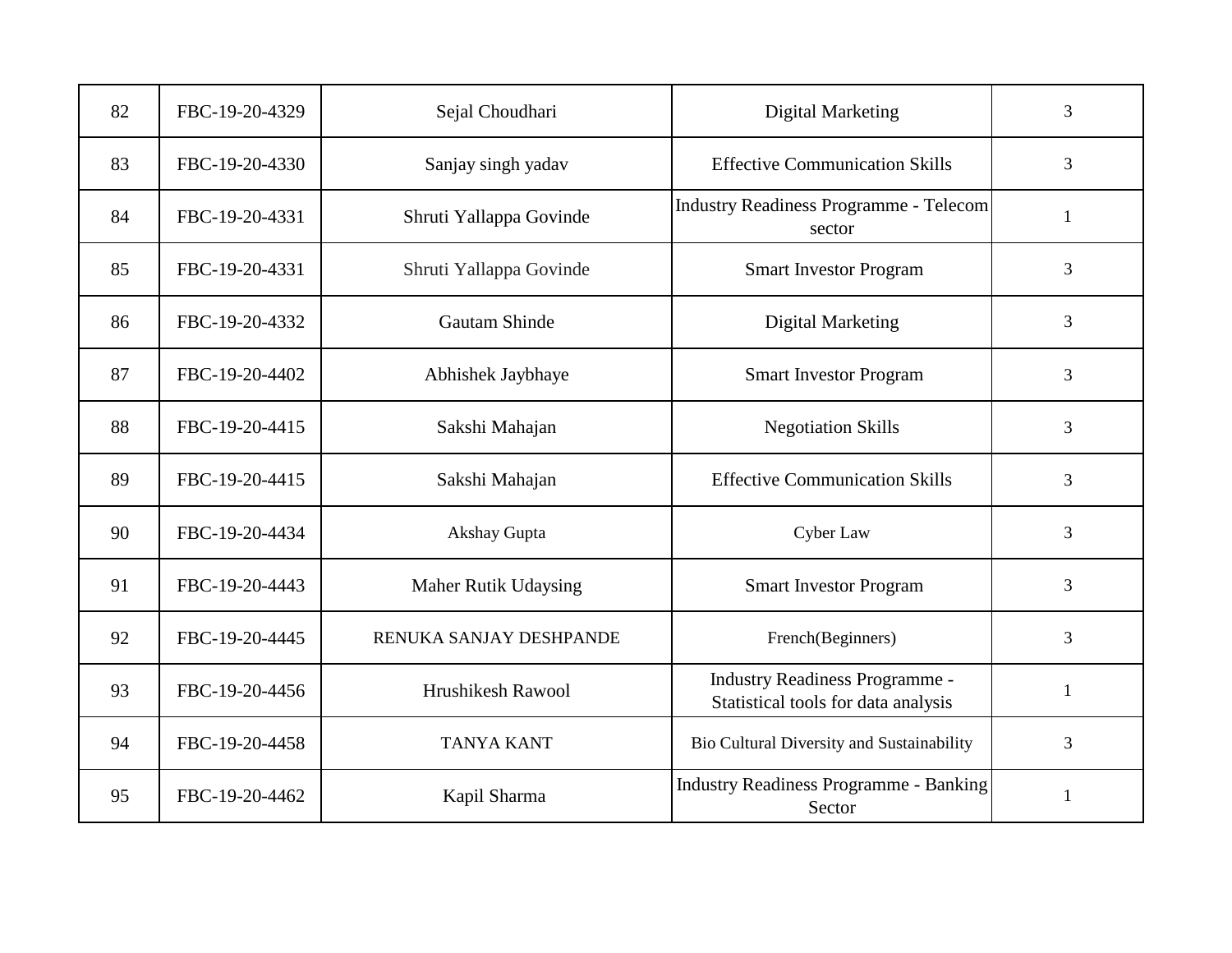| 96  | FBC-19-20-4468 | Saumyal Prakash          | <b>Industry Readiness Programme -</b><br>Statistical tools for data analysis | 1              |
|-----|----------------|--------------------------|------------------------------------------------------------------------------|----------------|
| 97  | FBC-19-20-4481 | Pranav Mahendra Patil    | <b>Universal Human Values</b>                                                | $\overline{2}$ |
| 98  | FBC-19-20-4519 | YASHVARDHAN RAGHUVANSHI  | Contemporary & Everday Economics                                             | 3              |
| 99  | FBC-19-20-4532 | Anangam Barman           | Microsoft Excel                                                              | $\overline{3}$ |
| 100 | FBC-19-20-4534 | <b>ROMIO NAOREM</b>      | Photoshop                                                                    | 3              |
| 101 | FBC-19-20-4534 | <b>ROMIO NAOREM</b>      | <b>Digital Marketing</b>                                                     | $\overline{3}$ |
| 102 | FBC-19-20-4537 | Anirban Mukhopadhyay     | Industry Readiness Programme - HRM as<br>a tranformative business partner    | $\mathbf{1}$   |
| 103 | FBC-19-20-4539 | Ridhi Chourasia          | <b>Industry Readiness Programme - Banking</b><br>Sector                      | $\mathbf{1}$   |
| 104 | FBC-19-20-4542 | Vinita Dhapte            | <b>Industry Readiness Programme - Banking</b><br>Sector                      | 1              |
| 105 | FBC-19-20-4622 | Prachi Bhagat            | <b>Industry Readiness Programme - Data</b><br>Visualisation                  | $\mathbf{1}$   |
| 106 | FBC-19-20-4626 | Anshul Gupta             | <b>Industry Readiness Programme - Telecom</b><br>sector                      | 1              |
| 107 | FBC-19-20-4628 | Athira Anil              | <b>Industry Readiness Programme -</b><br>Statistical tools for data analysis | 1              |
| 108 | FBC-19-20-4650 | <b>JOEL JACOB MATHEW</b> | Bio Cultural Diversity and Sustainability                                    | $\overline{3}$ |
| 109 | FBC-19-20-4655 | Ayushi Yadav             | Microsoft Excel                                                              | 3              |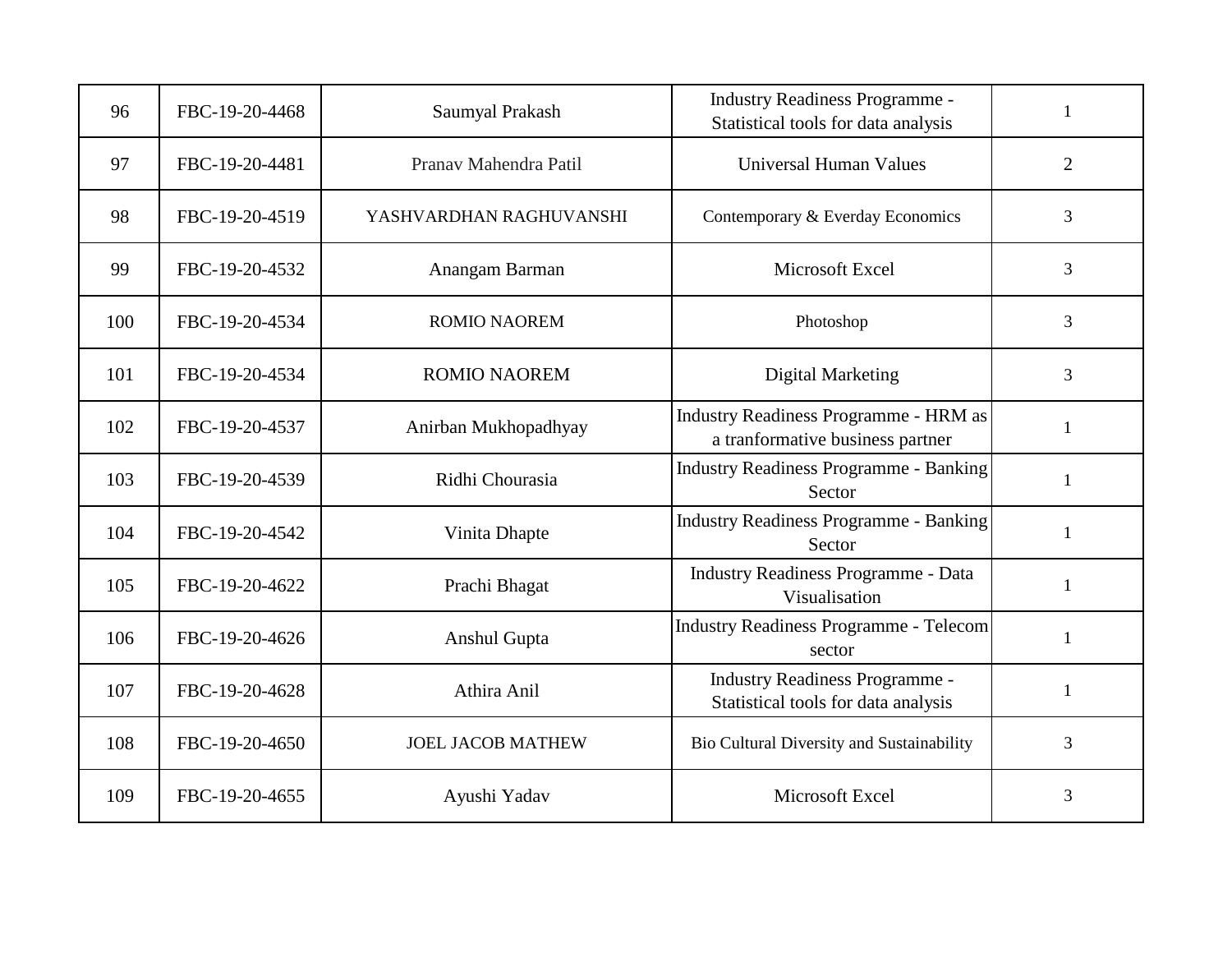| 110 | FBC-19-20-4701 | Banshika Pradhan    | <b>Industry Readiness Programme - Banking</b><br>Sector                                    | $\mathbf{1}$   |
|-----|----------------|---------------------|--------------------------------------------------------------------------------------------|----------------|
| 111 | FBC-19-20-4701 | Banshika Pradhan    | <b>Smart Investor Program</b>                                                              | 3              |
| 112 | FBC-19-20-4704 | Nikhil R Vibhute    | <b>Industry Readiness Programme - HRM as</b><br>a tranformative business partner           | 1              |
| 113 | FBC-19-20-4704 | Nikhil R Vibhute    | <b>Smart Investor Program</b>                                                              | 3              |
| 114 | FBC-19-20-4706 | Milita Bhatter      | <b>Smart Investor Program</b>                                                              | 3              |
| 115 | FBC-19-20-4708 | Snigdha Lal         | <b>Negotiation Skills</b>                                                                  | 3              |
| 116 | FBC-19-20-4710 | Mehardeep singh     | <b>Effective Communication Skills</b>                                                      | $\overline{3}$ |
| 117 | FBC-19-20-4712 | Namita Shuklellu    | maustry Readiness Programme - maian<br>and International Accounting Standard<br>Frameworks | $\mathbf{1}$   |
| 118 | FBC-19-20-4715 | Aisha Khayum        | <b>Campus to Corporate</b>                                                                 | 3              |
| 119 | FBC-19-20-4717 | Aditya kumar Yadav  | <b>Negotiation Skills</b>                                                                  | $\overline{3}$ |
| 120 | FBC-19-20-4723 | ANEERVAAN KUNDU     | <b>Digital Marketing</b>                                                                   | 3              |
| 121 | FBC-19-20-4724 | <b>Chirag Patel</b> | <b>U-Spark Future Ready</b>                                                                | 3              |
| 122 | FBC-19-20-4727 | S Nithesh           | Industry Readiness Programme - Data<br>Visualisation                                       | 1              |
| 123 | FBC-19-20-4727 | S. Nithesh          | <b>U-Spark Future Ready</b>                                                                | 3              |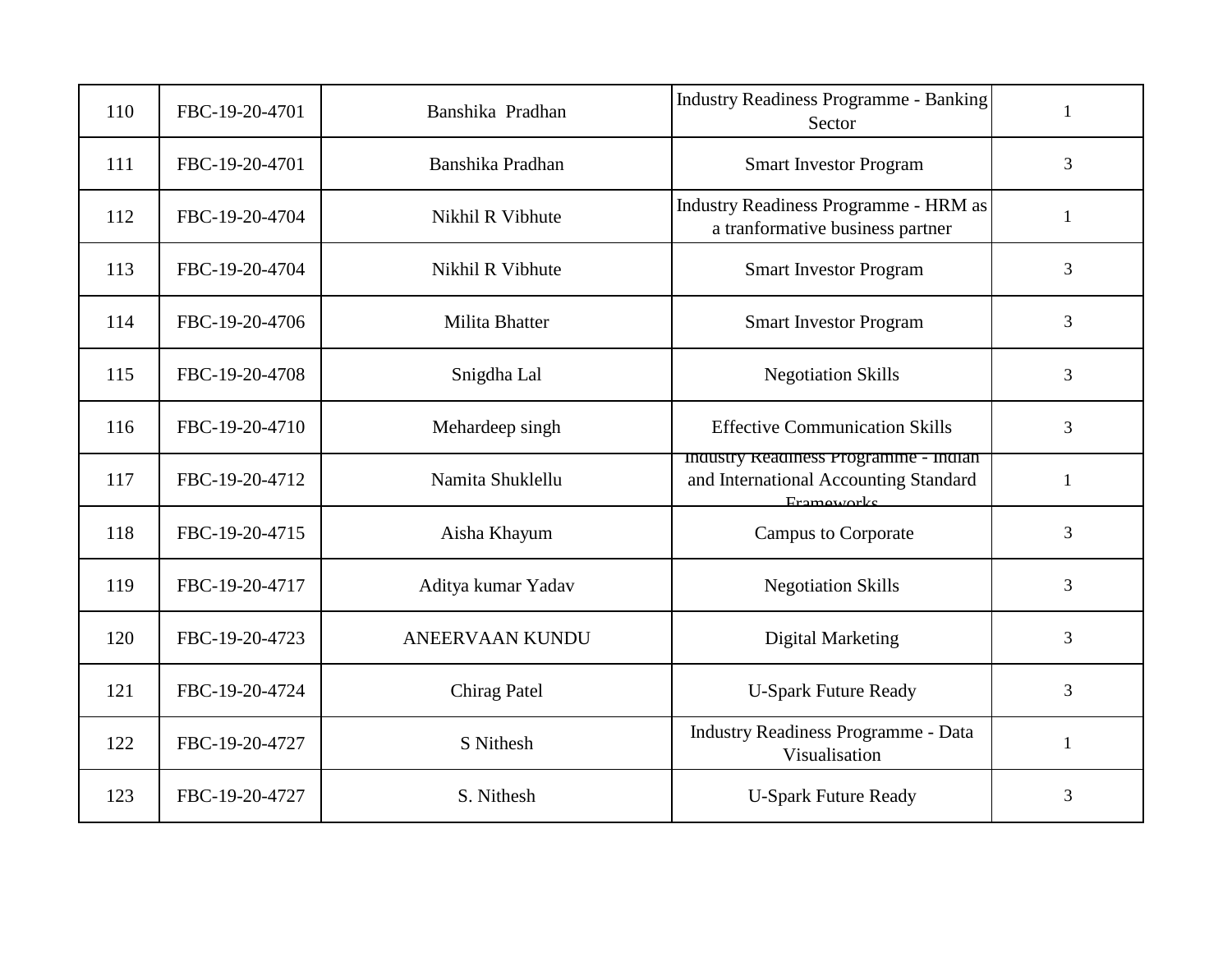| 124 | FBC-19-20-4730 | THATTE TANVI ATUL      | German                                                                       | 3 |
|-----|----------------|------------------------|------------------------------------------------------------------------------|---|
| 125 | FBC-19-20-4733 | Rolin Rego             | <b>Industry Readiness Programme - Banking</b><br>Sector                      | 1 |
| 126 | FBC-19-20-4741 | Nidhin Jothi           | Industry Readiness Programme - Retail<br>sector                              | 1 |
| 127 | FBC-19-20-4742 | Deepshikha Sharma      | <b>Effective Communication Skills</b>                                        | 3 |
| 128 | FBC-19-20-4748 | Sweta Sahoo            | <b>Negotiation Skills</b>                                                    | 3 |
| 129 | FBC-19-20-4753 | <b>Aishwary Pandey</b> | <b>Negotiation Skills</b>                                                    | 3 |
| 130 | FBC-19-20-4757 | Nishanth R R           | <b>U-Spark Future Ready</b>                                                  | 3 |
| 131 | FBC-19-20-4760 | Pranjal mane           | <b>U-Spark Future Ready</b>                                                  | 3 |
| 132 | FBC-19-20-4761 | Piyush Gupta           | <b>Industry Readiness Programme -</b><br>Statistical tools for data analysis | 1 |
| 133 | FBC-19-20-4805 | Deepal Waghmare        | <b>U-Spark Future Ready</b>                                                  | 3 |
| 134 | FBC-19-20-4820 | Varun Agarwal          | Microsoft Excel                                                              | 3 |
| 135 | FBC-19-20-4826 | Janvi Mayaramani       | <b>Effective Communication Skills</b>                                        | 3 |
| 136 | FBC-19-20-4830 | <b>ADITYA PODDAR</b>   | German                                                                       | 3 |
| 137 | FBC-19-20-4835 | Palak Sharma           | <b>U-Spark Future Ready</b>                                                  | 3 |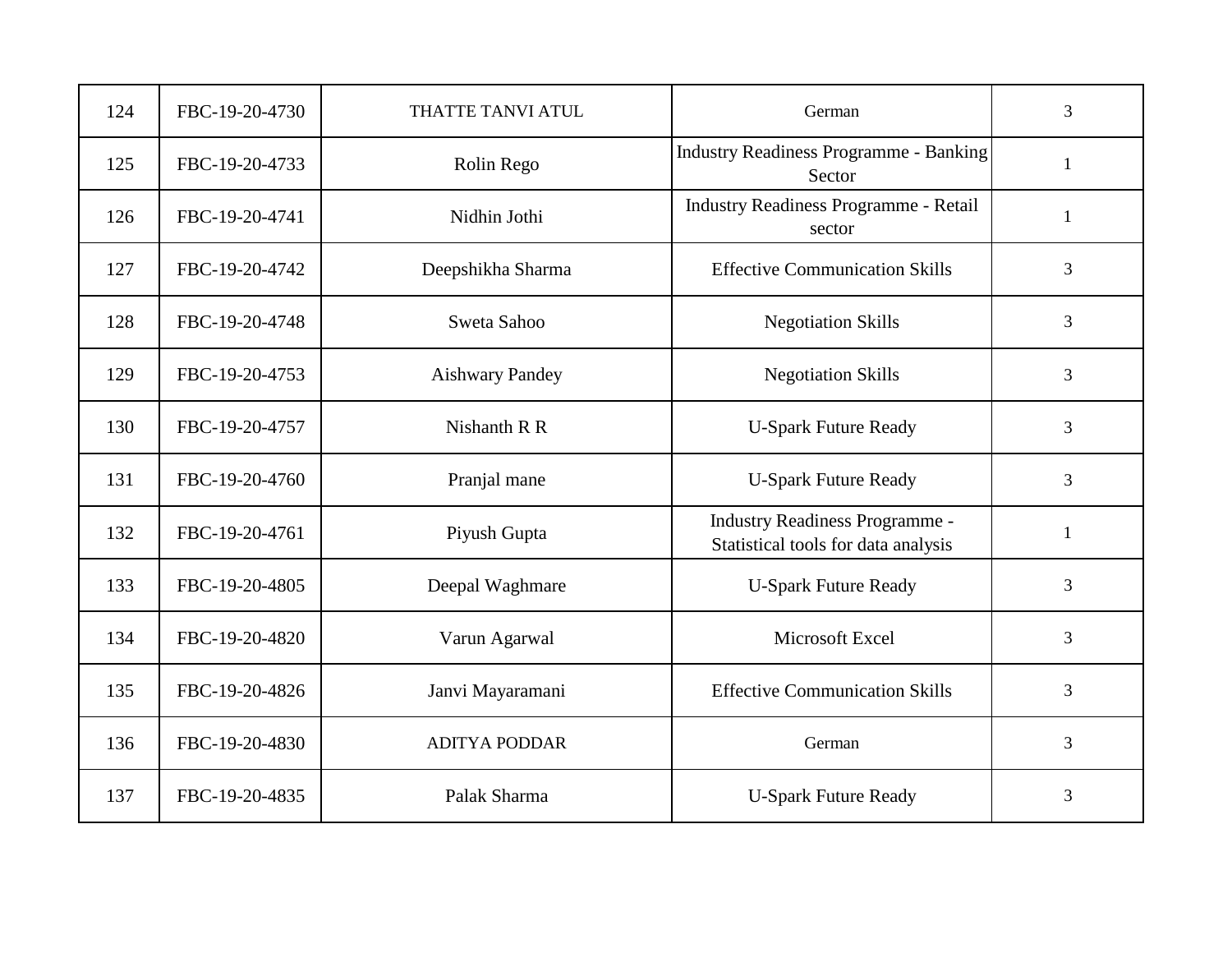| 138 | FBC-19-20-4836 | <b>Utkarsh Raghav</b>     | <b>Smart Investor Program</b>                           | 3              |
|-----|----------------|---------------------------|---------------------------------------------------------|----------------|
| 139 | FBC-19-20-4843 | Divangi Puranik           | <b>Negotiation Skills</b>                               | 3              |
| 140 | FBC-19-20-4844 | Arpit Agal                | <b>Smart Investor Program</b>                           | 3              |
| 141 | FBC-19-20-4845 | <b>MALI CHETAN GANESH</b> | Contextual Reflactions in International<br>Relations    | 3              |
| 142 | FBC-19-20-4853 | L. Hrishita               | <b>Industry Readiness Programme - Banking</b><br>Sector | $\mathbf{1}$   |
| 143 | FBC-19-20-4858 | Anadi Bahuguna            | Microsoft Excel                                         | 3              |
| 144 | FBC-19-20-4862 | Pranay Chaudhary          | <b>U-Spark Future Ready</b>                             | $\overline{3}$ |
| 145 | FBC-19-20-4862 | Pranay Chaudhary          | <b>Digital Marketing</b>                                | 3              |
| 146 | FBC-19-20-4902 | Akshat Kumar              | <b>Smart Investor Program</b>                           | 3              |
| 147 | FBC-19-20-4904 | Mansi Singh               | <b>Digital Marketing</b>                                | 3              |
| 148 | FBC-19-20-4907 | <b>Snehal Printe</b>      | Industry Readiness Programme - Data<br>Visualisation    | $\mathbf{1}$   |
| 149 | FBC-19-20-4908 | Narendar R                | <b>Negotiation Skills</b>                               | 3              |
| 150 | FBC-19-20-4908 | Narendar R                | <b>Campus to Corporate</b>                              | 3              |
| 151 | FBC-19-20-4910 | Gaurav garg               | <b>Smart Investor Program</b>                           | 3              |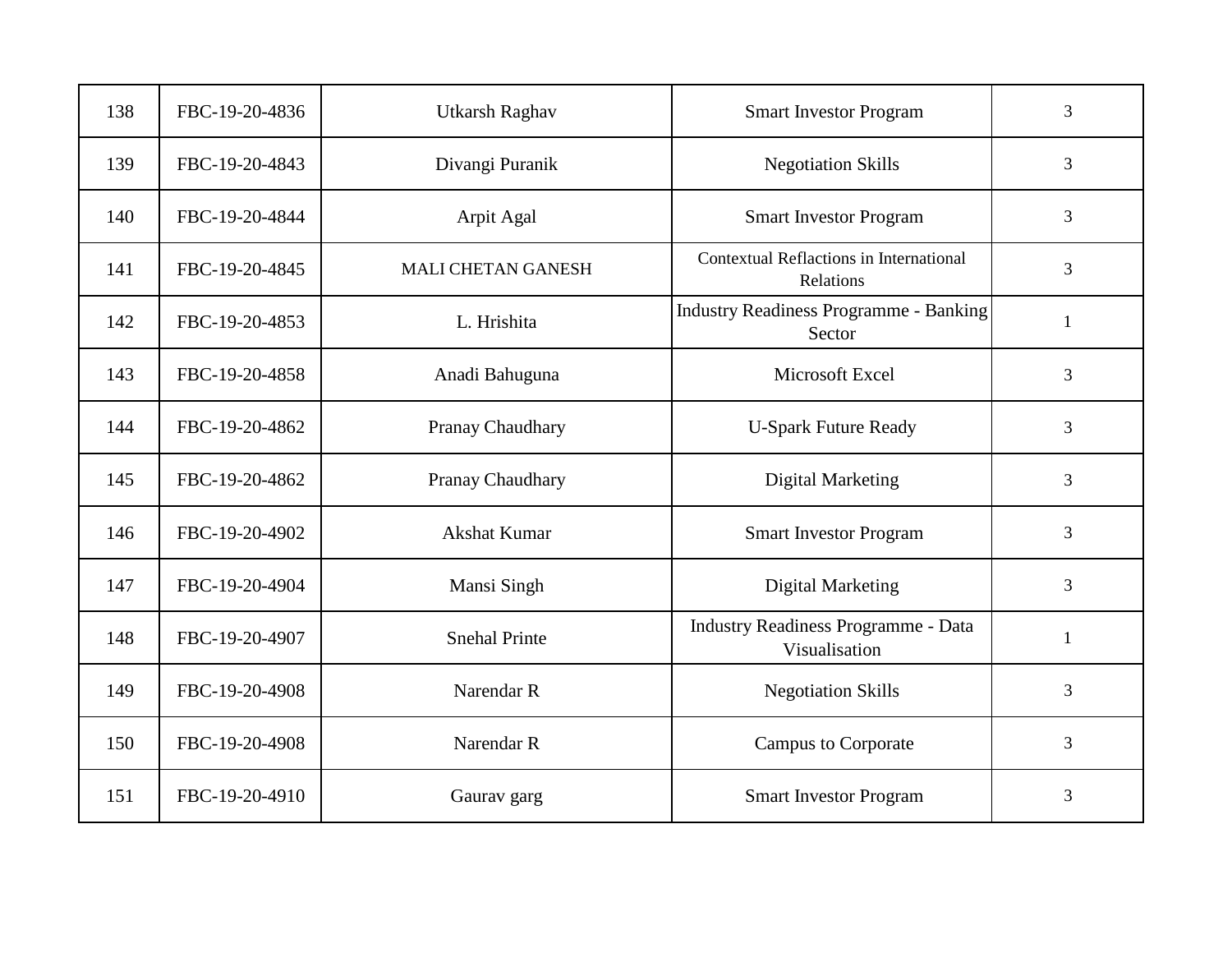| 152 | FBC-19-20-4911 | Prachi Swarnkar        | <b>Campus to Corporate</b>                                                                   | 3            |
|-----|----------------|------------------------|----------------------------------------------------------------------------------------------|--------------|
| 153 | FBC-19-20-4914 | <b>Shadman Ahmed</b>   | <b>Industry Readiness Programme -</b><br>Statistical tools for data analysis                 | $\mathbf{1}$ |
| 154 | FBC-19-20-4914 | Shadman Ahmad          | <b>Negotiation Skills</b>                                                                    | 3            |
| 155 | FBC-19-20-4916 | ADISANKAR JAYAKRISHNAN | <b>Campus to Corporate</b>                                                                   | 3            |
| 156 | FBC-19-20-4916 | Adisankar Jayakrishnan | <b>Digital Marketing</b>                                                                     | 3            |
| 157 | FBC-19-20-4917 | Kirthi Suresh nair     | <b>Campus to Corporate</b>                                                                   | 3            |
| 158 | FBC-19-20-4919 | Shreya Tanksale        | <b>Negotiation Skills</b>                                                                    | 3            |
| 159 | FBC-19-20-4921 | Raed Mahdy             | <b>Campus to Corporate</b>                                                                   | 3            |
| 160 | FBC-19-20-4921 | <b>RAED MAHDY</b>      | <b>Digital Marketing</b>                                                                     | 3            |
| 161 | FBC-19-20-4922 | Sahana V               | <b>Smart Investor Program</b>                                                                | 3            |
| 162 | FBC-19-20-4923 | <b>Sharath Menon</b>   | Industry Readiness Programme - Indian<br>and International Accounting Standard<br>Frameworks | $\mathbf{1}$ |
| 163 | FBC-19-20-4932 | <b>Sreerag Vinod</b>   | Microsoft Excel                                                                              | 3            |
| 164 | FBC-19-20-4935 | Ubaid Sajjad Kadiri    | <b>Effective Communication Skills</b>                                                        | 3            |
| 165 | FBC-19-20-4940 | <b>Rupal Singh</b>     | <b>Effective Communication Skills</b>                                                        | 3            |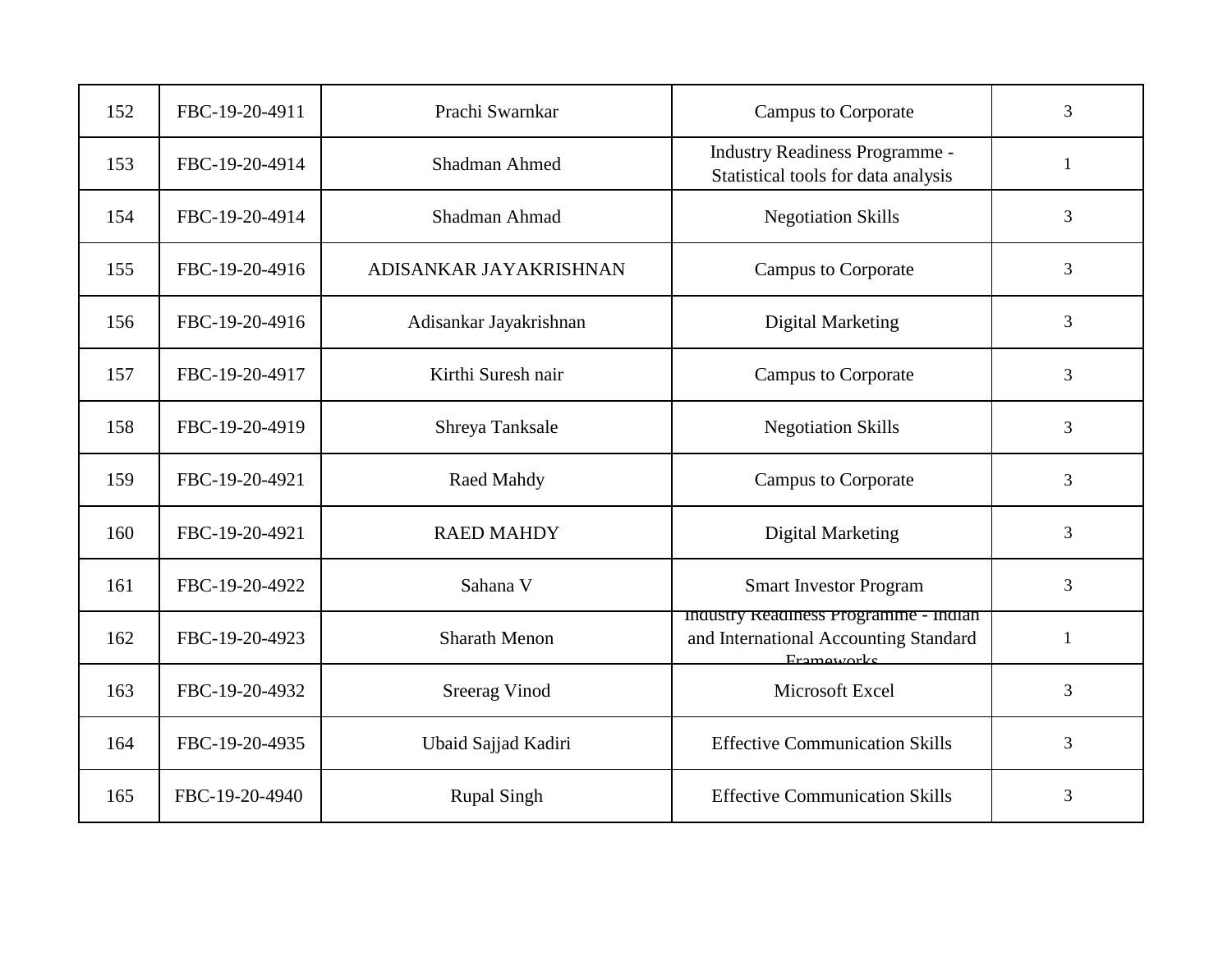| 166 | FBC-19-20-4943 | Laxmi Kethana Shanagonda | <b>Campus to Corporate</b>                             | 3            |
|-----|----------------|--------------------------|--------------------------------------------------------|--------------|
| 167 | FBC-19-20-4945 | Neelanjana Suresh        | <b>Industry Readiness Programme - Retail</b><br>sector | $\mathbf{1}$ |
| 168 | FBC-19-20-4948 | Vaishnovi Nair           | <b>U-Spark Future Ready</b>                            | 3            |
| 169 | FBC-19-20-4950 | Shreyans D Jain          | <b>Campus to Corporate</b>                             | 3            |
| 170 | FBC-19-20-4953 | Angel Mary               | <b>Campus to Corporate</b>                             | 3            |
| 171 | FBC-19-20-4958 | Nikky Ajosetin           | <b>U-Spark Future Ready</b>                            | 3            |
| 172 | FBC-1920-4960  | Pooja Krishnaraj         | <b>Campus to Corporate</b>                             | 3            |
| 173 | FBC-19-20-4961 | Abhinave Shajan          | Microsoft Excel                                        | 3            |
| 174 | FBC-19-20-4964 | Archana Menon            | <b>Digital Marketing</b>                               | 3            |
| 175 | FBC-19-20-5003 | Meenakshy Gopakumaran    | <b>Smart Investor Program</b>                          | 3            |
| 176 | FBC-19-20-5016 | Shambhavi Ranjan         | <b>Smart Investor Program</b>                          | 3            |
| 177 | FBC-19-20-5017 | Rahul Jose               | <b>Campus to Corporate</b>                             | 3            |
| 178 | FBC-19-20-5019 | <b>BEZALEEL MATHAI</b>   | Photoshop                                              | 3            |
| 179 | FBC-19-20-5024 | Gaurabh Behera           | <b>Effective Communication Skills</b>                  | 3            |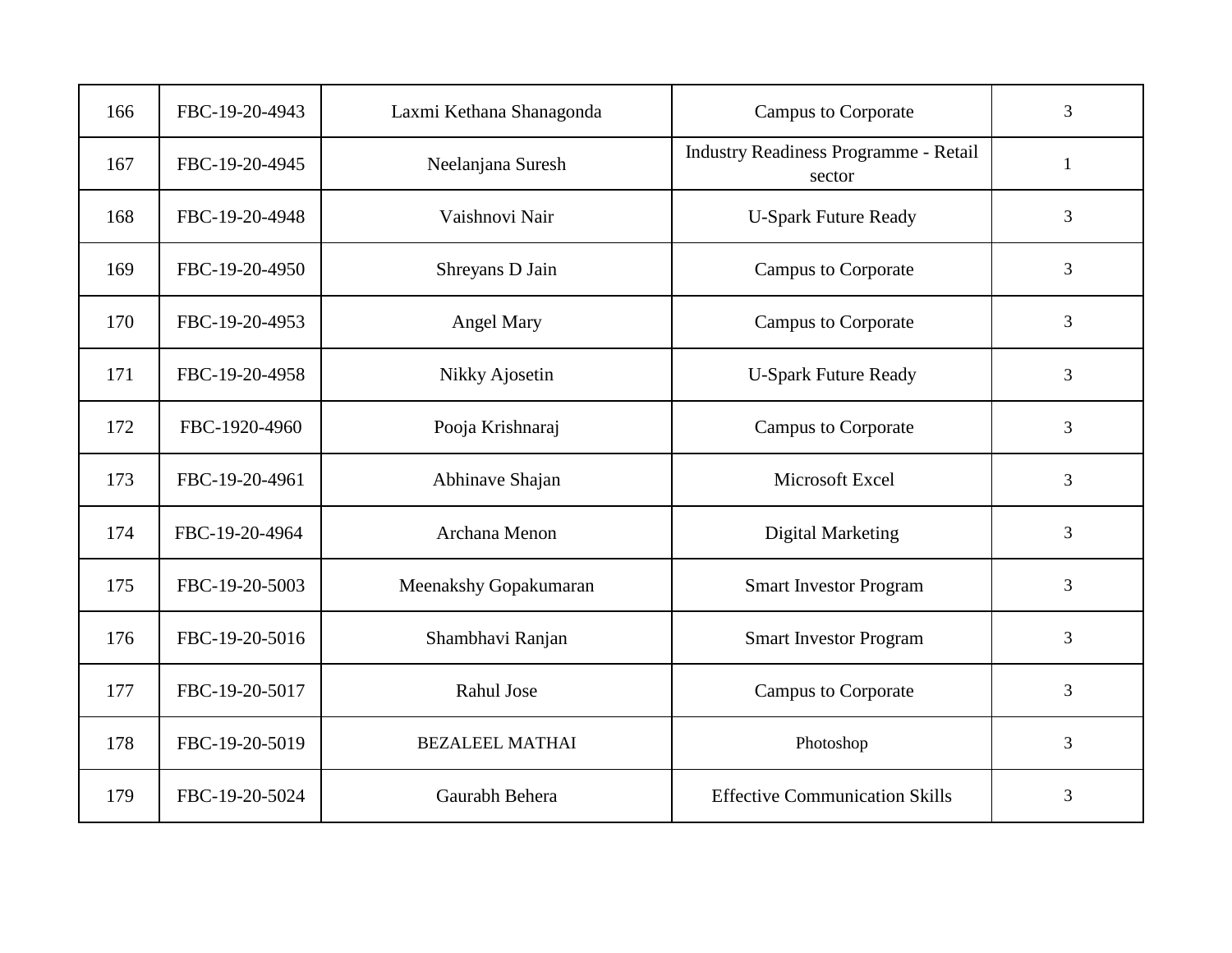| 180 | FBC-19-20-5028 | Navin Sharma                 | Microsoft Excel                                                                            | $\overline{3}$ |
|-----|----------------|------------------------------|--------------------------------------------------------------------------------------------|----------------|
| 181 | FBC-19-20-5032 | YERAWADEKAR JANHAVI SADANAND | Photoshop & Bio Cultural Diversity                                                         | 6              |
| 182 | FBC-19-20-5033 | <b>Agnes Angeline</b>        | Microsoft Excel                                                                            | 3              |
| 183 | FBC-19-20-5035 | Preet M. Shah                | <b>Campus to Corporate</b>                                                                 | $\overline{3}$ |
| 184 | FBC-19-20-5036 | Riya Mandalia                | Microsoft Excel                                                                            | 3              |
| 185 | FBC-19-20-5043 | <b>Yash Nagane</b>           | <b>Industry Readiness Programme - Banking</b><br>Sector                                    | 1              |
| 186 | FBC-19-20-5047 | <b>Shagun Mittal</b>         | Microsoft Excel                                                                            | $\overline{3}$ |
| 187 | FBC-19-20-5048 | Hima Shah                    | maustry Readiness Programme - maian<br>and International Accounting Standard<br>Frameworks | $\mathbf{1}$   |
| 188 | FBC-19-20-5077 | Akhil Attri                  | <b>Industry Readiness Programme - Banking</b><br>Sector                                    | 1              |
| 189 | FBC-19-20-5080 | <b>SHANE REJI MATHEW</b>     | Learning to Unlearn                                                                        | 3              |
| 190 | FBC-19-20-5085 | Anandita Anil John           | <b>Campus to Corporate</b>                                                                 | 3              |
| 191 | FBC-19-20-5087 | Khushi Kalkumbe              | <b>Campus to Corporate</b>                                                                 | 3              |
| 192 | FBC-19-20-5095 | Swapnasis Sasmal             | Microsoft Excel                                                                            | $\overline{3}$ |
| 193 | FBC-19-20-5102 | Manoj Gawda                  | Industry Readiness Programme - HRM as<br>a tranformative business partner                  | 1              |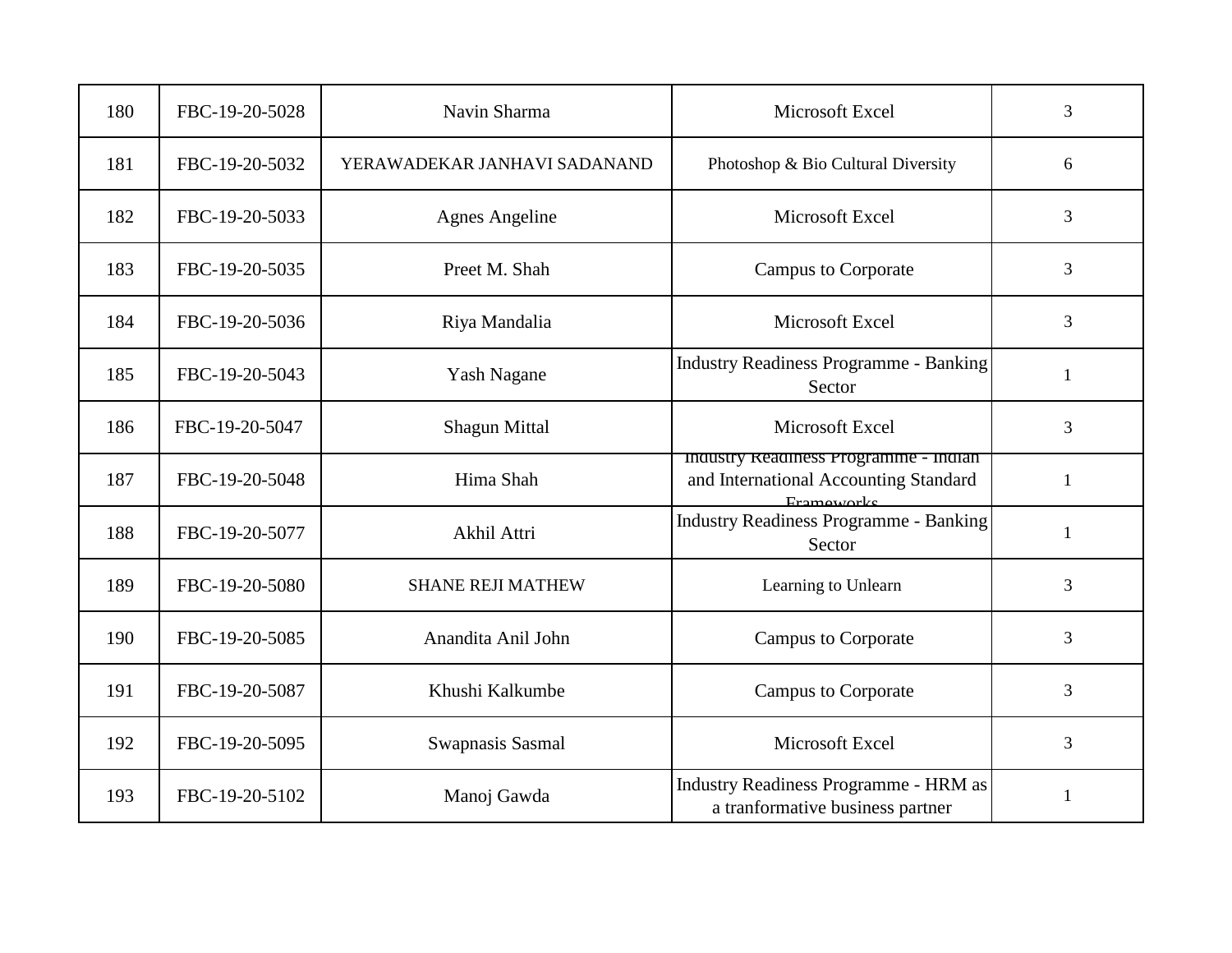| 194 | FBC-19-20-5102 | Manoj Gawda            | <b>Industry Readiness Programme - Data</b><br>Visualisation                          | $\mathbf{1}$   |
|-----|----------------|------------------------|--------------------------------------------------------------------------------------|----------------|
| 195 | FBC-19-20-5107 | Mohammad Amaan Desai   | <b>Campus to Corporate</b>                                                           | 3              |
| 196 | FBC-19-20-5107 | Mohammad Amaan Desai   | <b>Effective Communication Skills</b>                                                | 3              |
| 197 | FBC-19-20-5111 | <b>JOYAL SAJI</b>      | Bio Cultural Diversity & 20th century: The<br>Bloodiest Century in the Human History | 6              |
| 198 | FBC-19-20-5112 | <b>Nikhat Pansare</b>  | Microsoft Excel                                                                      | 3              |
| 199 | FBC-19-20-5115 | Ningtamba Keisam Singh | Universal Human Values                                                               | $\overline{2}$ |
| 200 | FBC-19-20-5116 | Rohan Prajapati        | <b>Industry Readiness Programme - Banking</b><br>Sector                              | 1              |
| 201 | FBC-19-20-5117 | Dhriti Mondal          | <b>Industry Readiness Programme - HRM as</b><br>a tranformative business partner     | $\mathbf{1}$   |
| 202 | FBC-19-20-5119 | Nitin Kumar            | Microsoft Excel                                                                      | 3              |
| 203 | FBC-19-20-5125 | Drishty Srivastava     | Microsoft Excel                                                                      | 3              |
| 204 | FBC-19-20-5127 | Sanskar Gupta          | Microsoft Excel                                                                      | 3              |
| 205 | FBC-19-20-5127 | Sanskar Gupta          | <b>Negotiation Skills</b>                                                            | 3              |
| 206 | FBC-19-20-5158 | Amoda Bendre           | Microsoft Excel                                                                      | $\overline{3}$ |
| 207 | FBC-19-90-4619 | <b>Anand Rampuria</b>  | <b>Industry Readiness Programme - HRM as</b><br>a tranformative business partner     | $\mathbf{1}$   |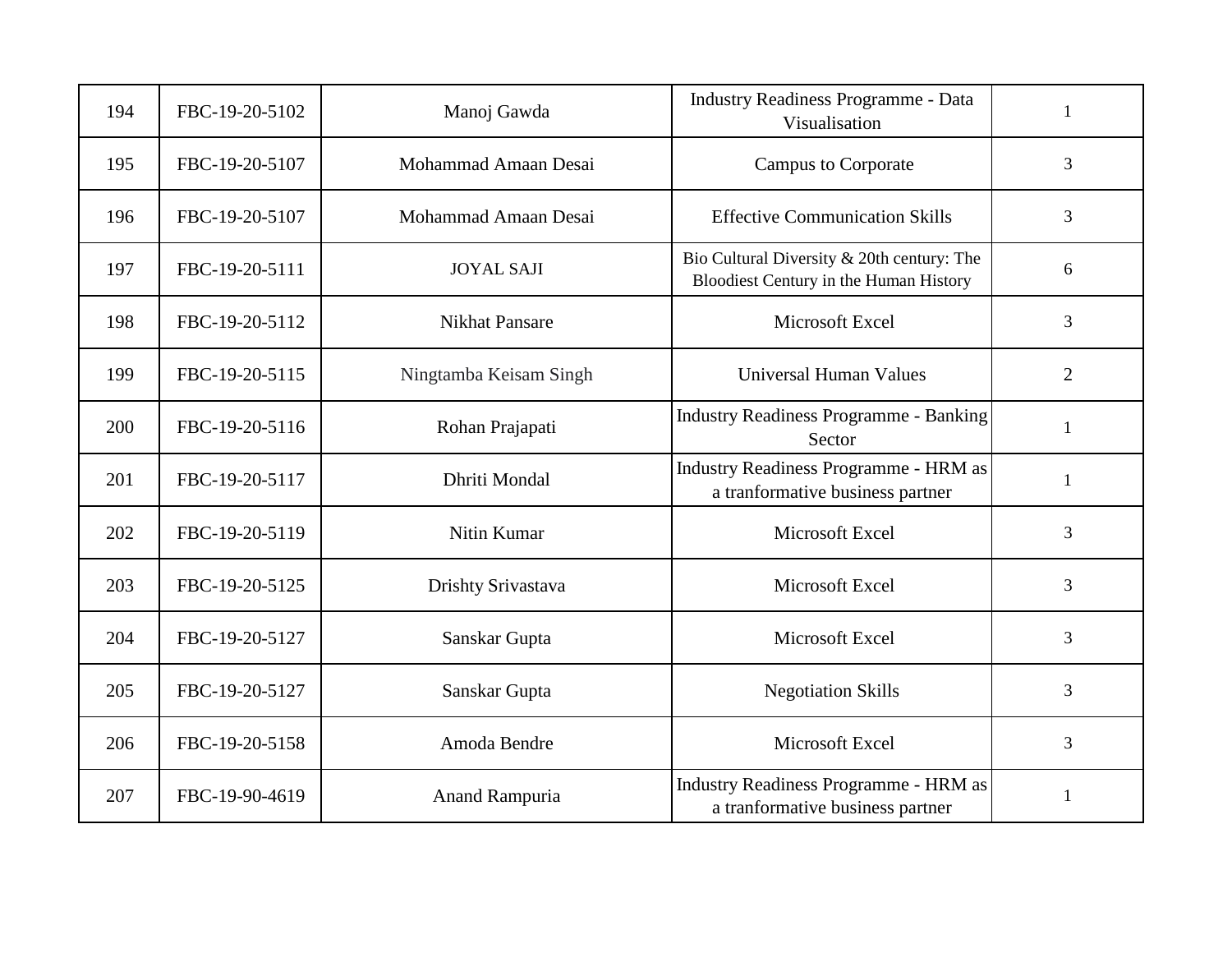| 208 | FBC-20-21-4002 | <b>SHREYAS KAMBLE</b>    | <b>Effective Communication Skills</b>                                                               | 3            |
|-----|----------------|--------------------------|-----------------------------------------------------------------------------------------------------|--------------|
| 209 | FBC-20-21-4008 | <b>APARNA VISWAKUMAR</b> | French(Beginners)                                                                                   | 3            |
| 210 | FBC-20-21-4015 | Ashish Chaudhari         | <b>Industry Readiness Programme - Telecom</b><br>sector                                             | 1            |
| 211 | FBC-20-21-4037 | <b>ANANNYA S</b>         | <b>LGBTQ</b>                                                                                        | 3            |
| 212 | FBC-20-21-4042 | Siddesh Khutwad          | <b>Industry Readiness Programme - Telecom</b><br>sector                                             | $\mathbf{1}$ |
| 213 | FBC-20-21-4081 | <b>ALAN SEBASTIAN</b>    | German                                                                                              | 3            |
| 214 | FBC-20-21-4081 | <b>ALAN SEBASTIAN</b>    | <b>Effective Communication Skills</b>                                                               | 3            |
| 215 | FBC-20-21-4111 | Armin                    | <b>Negotiation Skills</b>                                                                           | 3            |
| 216 | FBC-20-21-4128 | Rohit subhash Bansode    | <b>Negotiation Skills</b>                                                                           | 3            |
| 217 | FBC-20-21-4135 | Pakhi Vashisth           | Industry Readiness Programme - Indian<br>and International Accounting Standard<br>Frameworks        | 1            |
| 218 | FBC-20-21-4203 | Neha Chainani            | Microsoft Excel                                                                                     | 3            |
| 219 | FBC-20-21-4204 | Nithya Mukund Marthi     | Microsoft Excel                                                                                     | 3            |
| 220 | FBC-20-21-4236 | Niranjana A              | <b>U-Spark Future Ready</b>                                                                         | 3            |
| 221 | FBC-20-21-4249 | Sahil Mane               | Industry Readiness Programme - Indian<br>and International Accounting Standard<br><b>Frameworks</b> | 1            |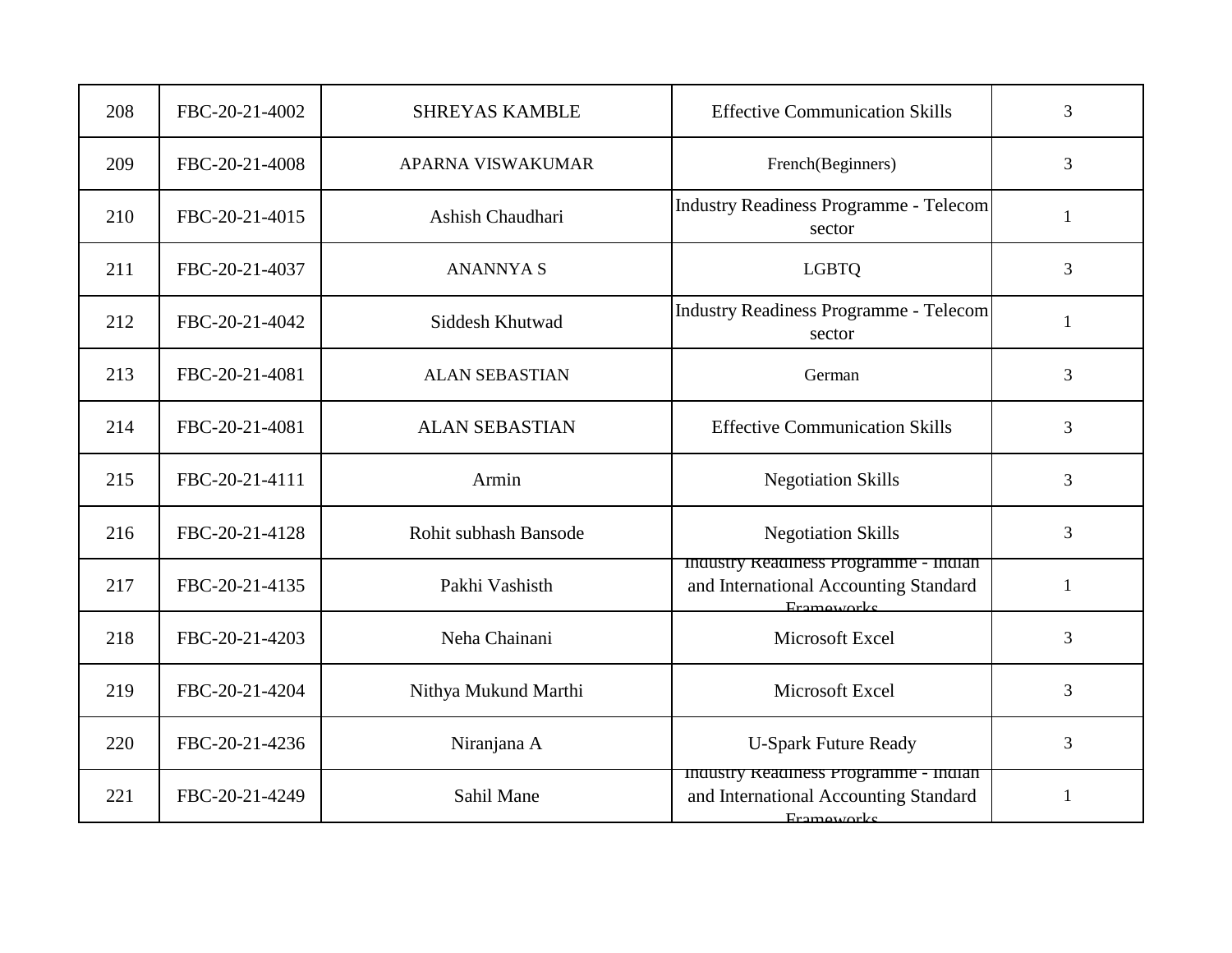| 222 | FBC-20-21-4291 | Prithvi GH                | <b>U-Spark Future Ready</b>                                                                  | 3              |
|-----|----------------|---------------------------|----------------------------------------------------------------------------------------------|----------------|
| 223 | FBC-20-21-4320 | RICHA MAHESHWARI          | Human Rights Law                                                                             | 3              |
| 224 | FBC-20-21-4321 | Siddhi Jain               | Industry Readiness Programme - Indian<br>and International Accounting Standard<br>Frameworks | $\mathbf{1}$   |
| 225 | FBC-20-21-4353 | <b>ASMITA</b>             | Professional Skills Course                                                                   | $\overline{2}$ |
| 226 | FBC-20-21-4419 | Kritika PAL               | <b>Negotiation Skills</b>                                                                    | 3              |
| 227 | FBC-20-21-4425 | Sparsh Dhanvij            | <b>Industry Readiness Programme - HRM as</b><br>a tranformative business partner             | 1              |
| 228 | FBC-20-21-4442 | Kaustubh Dhande           | <b>Industry Readiness Programme - Telecom</b><br>sector                                      | $\mathbf{1}$   |
| 229 | FBC-20-21-4445 | Khushbu Gavel             | <b>Effective Communication Skills</b>                                                        | 3              |
| 230 | FBC-20-21-4447 | Prerna goel               | <b>Effective Communication Skills</b>                                                        | 3              |
| 231 | FBC-20-21-4451 | Animesh Bhadauriya        | <b>Effective Communication Skills</b>                                                        | 3              |
| 232 | FBC-20-21-4468 | Sunita Singh              | <b>Effective Communication Skills</b>                                                        | $\overline{3}$ |
| 233 | FBC-20-21-4500 | Priti Dhondiba Marshivane | <b>Universal Human Values</b>                                                                | $\overline{2}$ |
| 234 | FBC-20-21-4524 | Shivam Kumar              | <b>Effective Communication Skills</b>                                                        | $\overline{3}$ |
| 235 | FBC-20-21-4628 | Sonu Kumari               | <b>Smart Investor Program</b>                                                                | 3              |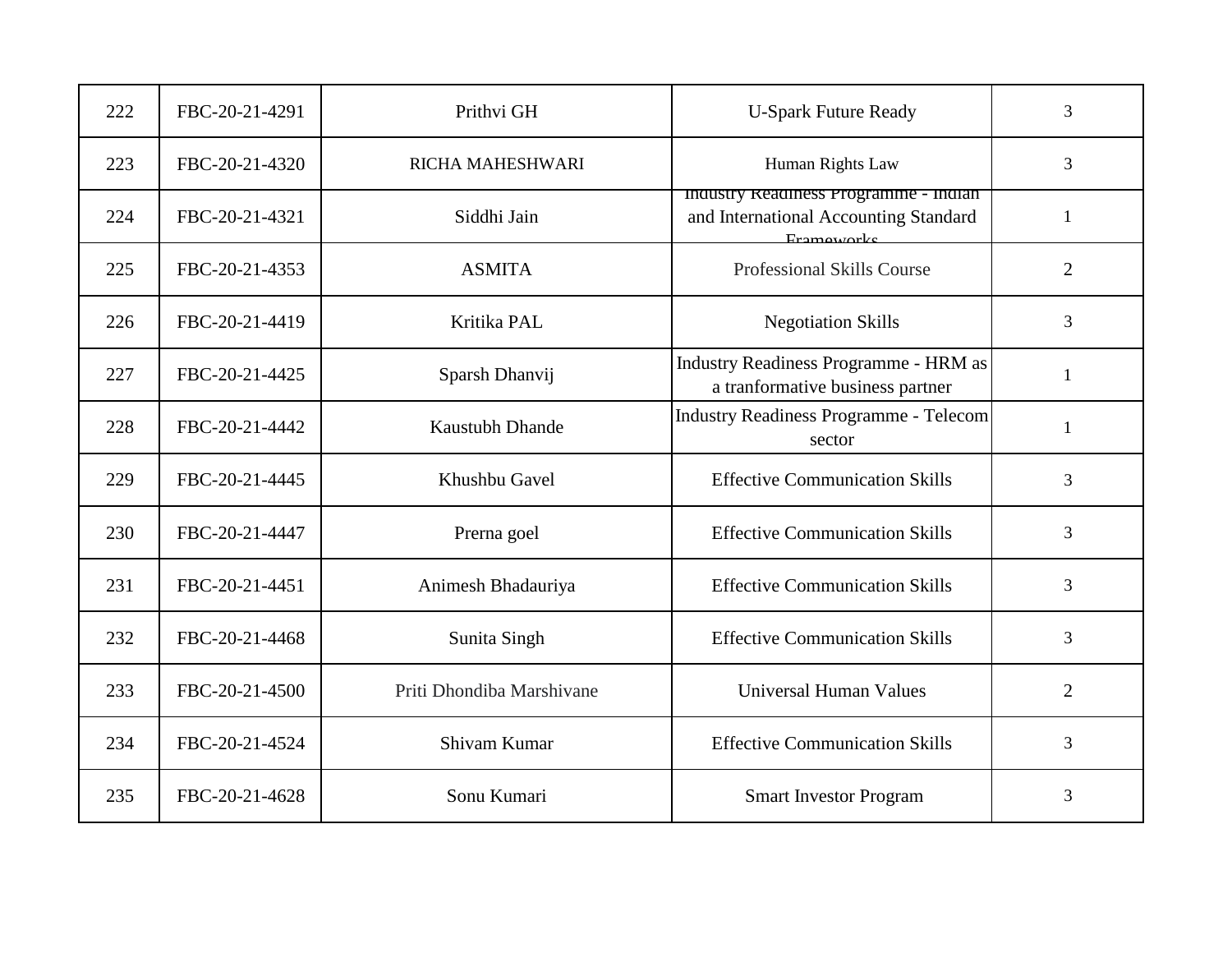| 236 | FBC-20-21-4719 | <b>Albin Thomas</b>       | Microsoft Excel                                                                                                     | $\overline{3}$ |
|-----|----------------|---------------------------|---------------------------------------------------------------------------------------------------------------------|----------------|
| 237 | FBC-20-21-4730 | Shruti Sikha Sarab        | <b>U-Spark Future Ready</b>                                                                                         | 3              |
| 238 | FBC-20-21-4730 | Shruti Sikha Sarab        | <b>Campus to Corporate</b>                                                                                          | 3              |
| 239 | FBC-20-21-4731 | <b>Harish Dubey</b>       | <b>Campus to Corporate</b>                                                                                          | $\overline{3}$ |
| 240 | FBC-20-21-4736 | Astha Gupta               | <b>Digital Marketing</b>                                                                                            | 3              |
| 241 | FBC-20-21-4741 | <b>Abhay Pratap Singh</b> | <b>Campus to Corporate</b>                                                                                          | 3              |
| 242 | FBC-20-21-4743 | Janhvi Shetye             | <b>Digital Marketing</b>                                                                                            | $\overline{3}$ |
| 243 | FBC-20-21-4745 | Shubham Upadhyay          | maustry Readiness Programme - maian<br>and International Accounting Standard<br>maustry Readiness Programme - maian | $\mathbf{1}$   |
| 244 | FBC-20-21-4747 | Samarpit Panda            | and International Accounting Standard<br>Frameworks                                                                 | 1              |
| 245 | FBC-20-21-4750 | Srehans Mahapatra         | Leadership & Management Skills                                                                                      | $\overline{2}$ |
| 246 | FBC-20-21-4751 | Nivesh Kumar              | Industry Readiness Programme - Indian<br>and International Accounting Standard<br>Frameworks                        | $\mathbf{1}$   |
| 247 | FBC-20-21-4757 | Sudeep Mishra             | <b>Universal Human Values</b>                                                                                       | $\overline{2}$ |
| 248 | FBC-20-21-4757 | Sudeep Mishra             | Leadership & Management Skills                                                                                      | $\overline{2}$ |
| 249 | FBC-20-21-4758 | Shourya Mishra            | Microsoft Excel                                                                                                     | 3              |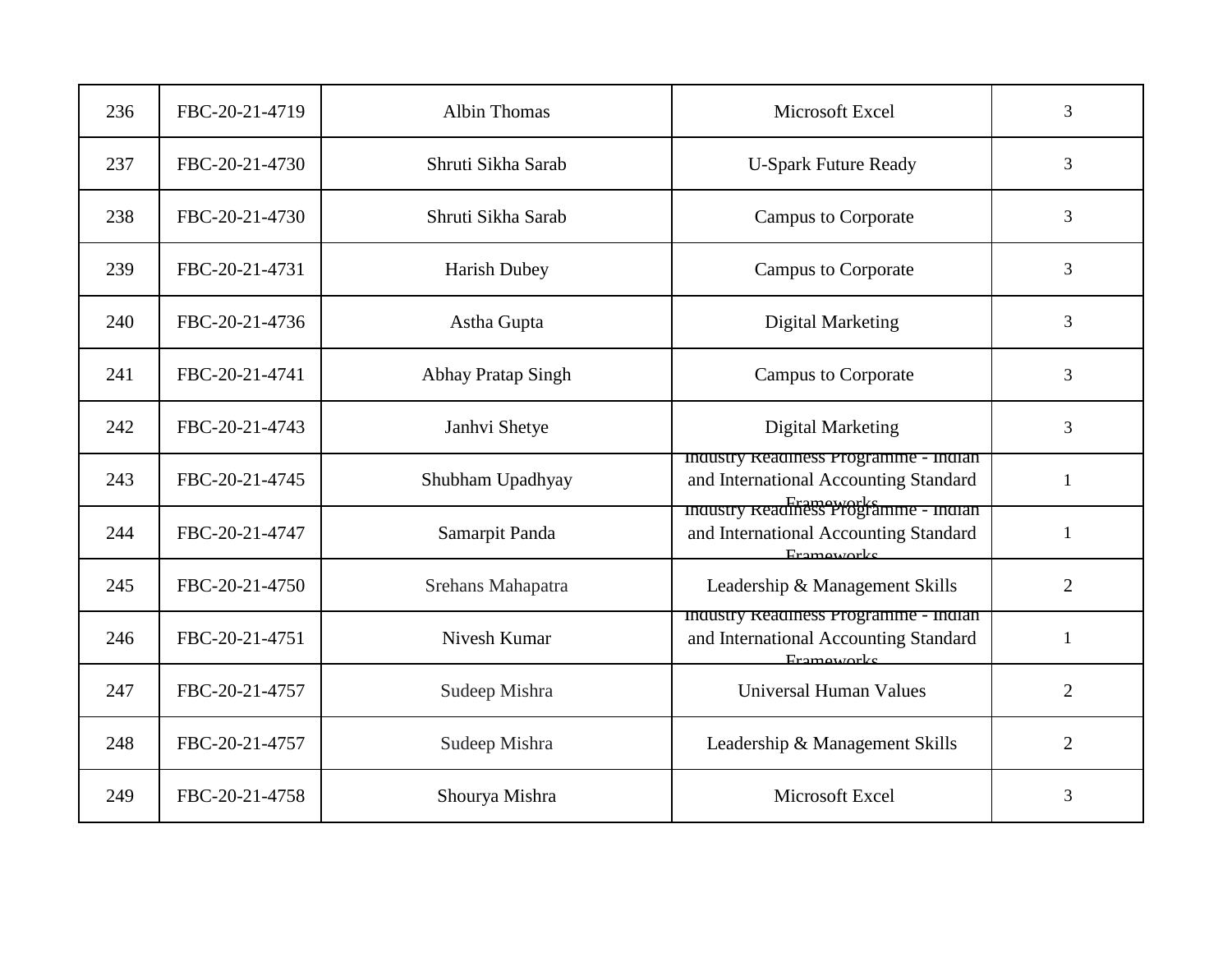| 250 | FBC-20-21-4760 | Palak Garg                | Leadership & Management Skills        | $\overline{2}$ |
|-----|----------------|---------------------------|---------------------------------------|----------------|
| 251 | FBC-20-21-4761 | <b>MISHA ELDHOSE</b>      | Microsoft Excel                       | 3              |
| 252 | FBC-20-21-4769 | Navneet Chawla            | <b>U-Spark Future Ready</b>           | 3              |
| 253 | FBC-20-21-4770 | Haripriya                 | Microsoft Excel                       | $\overline{3}$ |
| 254 | FBC-20-21-4774 | Aditya Ayur               | <b>Effective Communication Skills</b> | 3              |
| 255 | FBC-20-21-4776 | Disha Patel               | Leadership & Management Skills        | $\overline{2}$ |
| 256 | FBC-20-21-4781 | Anshika Srivastava        | <b>Effective Communication Skills</b> | 3              |
| 257 | FBC-20-21-4793 | Shraddha Madankar         | <b>Negotiation Skills</b>             | 3              |
| 258 | FBC-20-21-4793 | Shraddha Madankar         | <b>U-Spark Future Ready</b>           | 3              |
| 259 | FBC-20-21-4793 | Shraddha Madankar         | <b>Digital Marketing</b>              | 3              |
| 260 | FBC-20-21-4794 | Mohammed Kaif Adam Mulani | <b>Smart Investor Program</b>         | 3              |
| 261 | FBC-20-21-4818 | Shradha Divakar Mishra    | <b>Digital Marketing</b>              | 3              |
| 262 | FBC-20-21-4828 | Shruti Dhankude           | Microsoft Excel                       | 3              |
| 263 | FBC-20-21-4866 | Trisha Dhingra            | Learning Communication Skill          | $\overline{2}$ |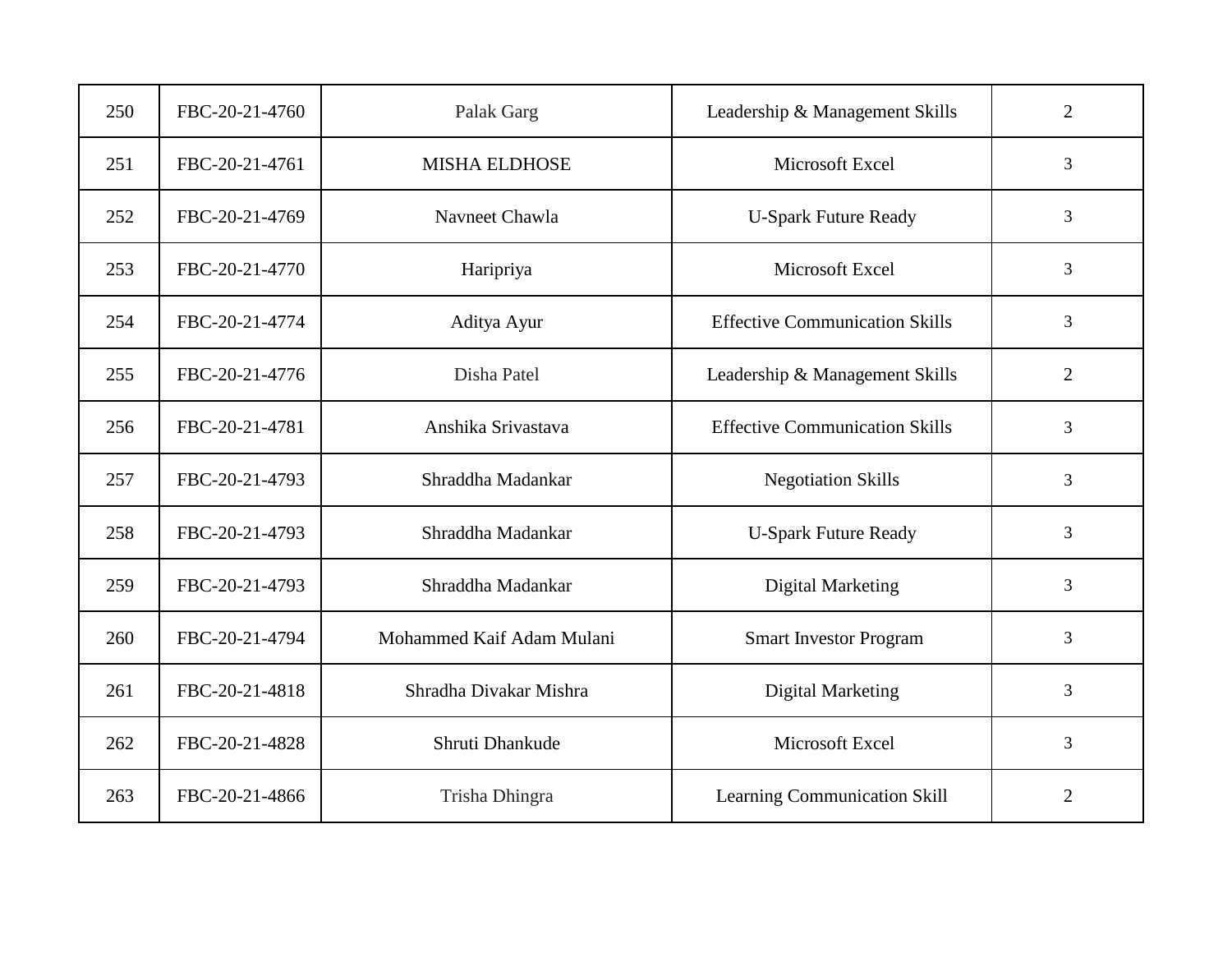| 264 | FBC-20-21-4923 | Sakshi Sanjay Jeswani         | Microsoft Excel                       | 3              |
|-----|----------------|-------------------------------|---------------------------------------|----------------|
| 265 | FBC-20-21-4927 | Nikita Sadashiv Sanap         | Microsoft Excel                       | 3              |
| 266 | FBC-20-21-4929 | Viranshi Mehta                | Leadership & Management Skills        | $\overline{2}$ |
| 267 | FBC-20-21-4932 | Karan Balakumar               | <b>Campus to Corporate</b>            | 3              |
| 268 | FBC-20-21-4933 | <b>BREANNA JANE REGO</b>      | <b>Campus to Corporate</b>            | 3              |
| 269 | Fbc-20-21-4934 | Samuel Varma                  | <b>Campus to Corporate</b>            | 3              |
| 270 | FBC-20-21-4939 | Vaishnavee Gopakumar          | <b>Negotiation Skills</b>             | 3              |
| 271 | FBC-20-21-4940 | Yuliya melangell Fernandes    | <b>Negotiation Skills</b>             | 3              |
| 272 | FBC-20-21-4941 | Ria Ranjit                    | <b>Effective Communication Skills</b> | 3              |
| 273 | FBC-20-21-4944 | Sanket chaudhari              | Microsoft Excel                       | $\overline{3}$ |
| 274 | FBC-20-21-4945 | Shobana                       | <b>Campus to Corporate</b>            | 3              |
| 275 | FBC-20-21-4946 | Anushka Dubey                 | <b>Campus to Corporate</b>            | 3              |
| 276 | FBC-20-21-4948 | Sradha Ramesh Cheenan Kutteri | <b>Campus to Corporate</b>            | $\overline{3}$ |
| 277 | FBC-20-21-4950 | Anushree Manikandan           | <b>Campus to Corporate</b>            | 3              |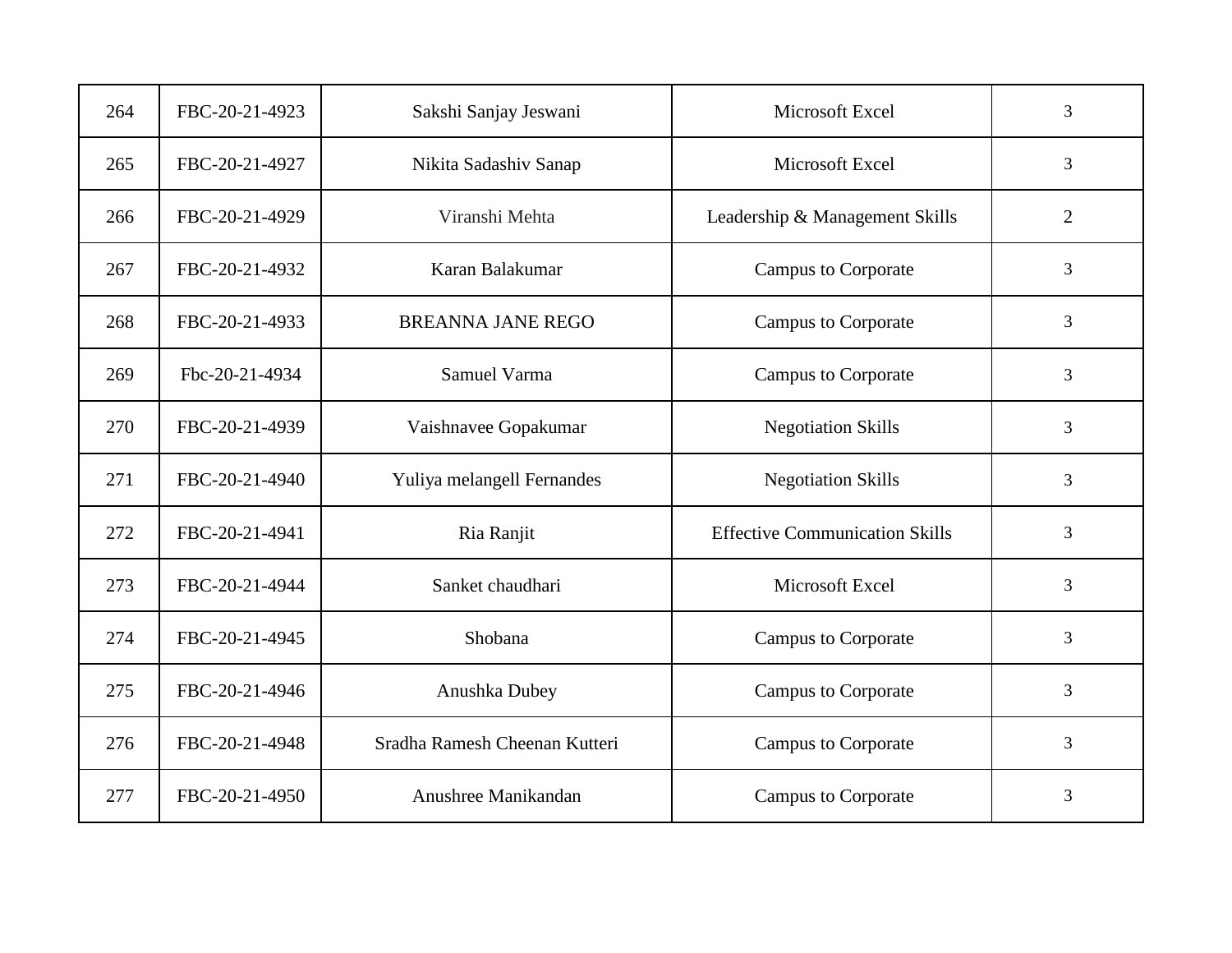| 278 | FBC-20-21-4954 | <b>Rajat Singh</b>               | <b>Negotiation Skills</b>                                   | 3            |
|-----|----------------|----------------------------------|-------------------------------------------------------------|--------------|
| 279 | fbc-20-21-4955 | Hita Bahl                        | <b>Campus to Corporate</b>                                  | 3            |
| 280 | FBC-20-21-4956 | Vaishnavi Kanjur Vinod           | <b>Campus to Corporate</b>                                  | 3            |
| 281 | FBC-20-21-4957 | NISHTHA CHANDNANI                | Microsoft Excel                                             | 3            |
| 282 | FBC-20-21-4958 | KRUTTIKA SACHIN RAO KRUTTIKA RAO | Guitar & French (Beginners)                                 | 6            |
| 283 | FBC-20-21-4963 | Vanshika Punjabi                 | Microsoft Excel                                             | 3            |
| 284 | FBC-20-21-4964 | Shravani Santosh Kalamkar        | <b>Effective Communication Skills</b>                       | 3            |
| 285 | FBC-20-21-4967 | Ayloo Gagana                     | <b>Campus to Corporate</b>                                  | 3            |
| 286 | FBC-20-21-4974 | Kritika Mondal                   | <b>Negotiation Skills</b>                                   | 3            |
| 287 | FBC-20-21-4976 | ayswarya lekshmi                 | <b>Campus to Corporate</b>                                  | 3            |
| 288 | FBC-20-21-4978 | Ketan Kushwah                    | <b>U-Spark Future Ready</b>                                 | 3            |
| 289 | FBC-20-21-4978 | Ketan Kushwah                    | <b>Smart Investor Program</b>                               | 3            |
| 290 | FBC-20-21-5048 | Arsha Raj                        | <b>Industry Readiness Programme - Data</b><br>Visualisation | $\mathbf{1}$ |
| 291 | FBC-20-21-5072 | KHUSHI SINGHANIA                 | German                                                      | 3            |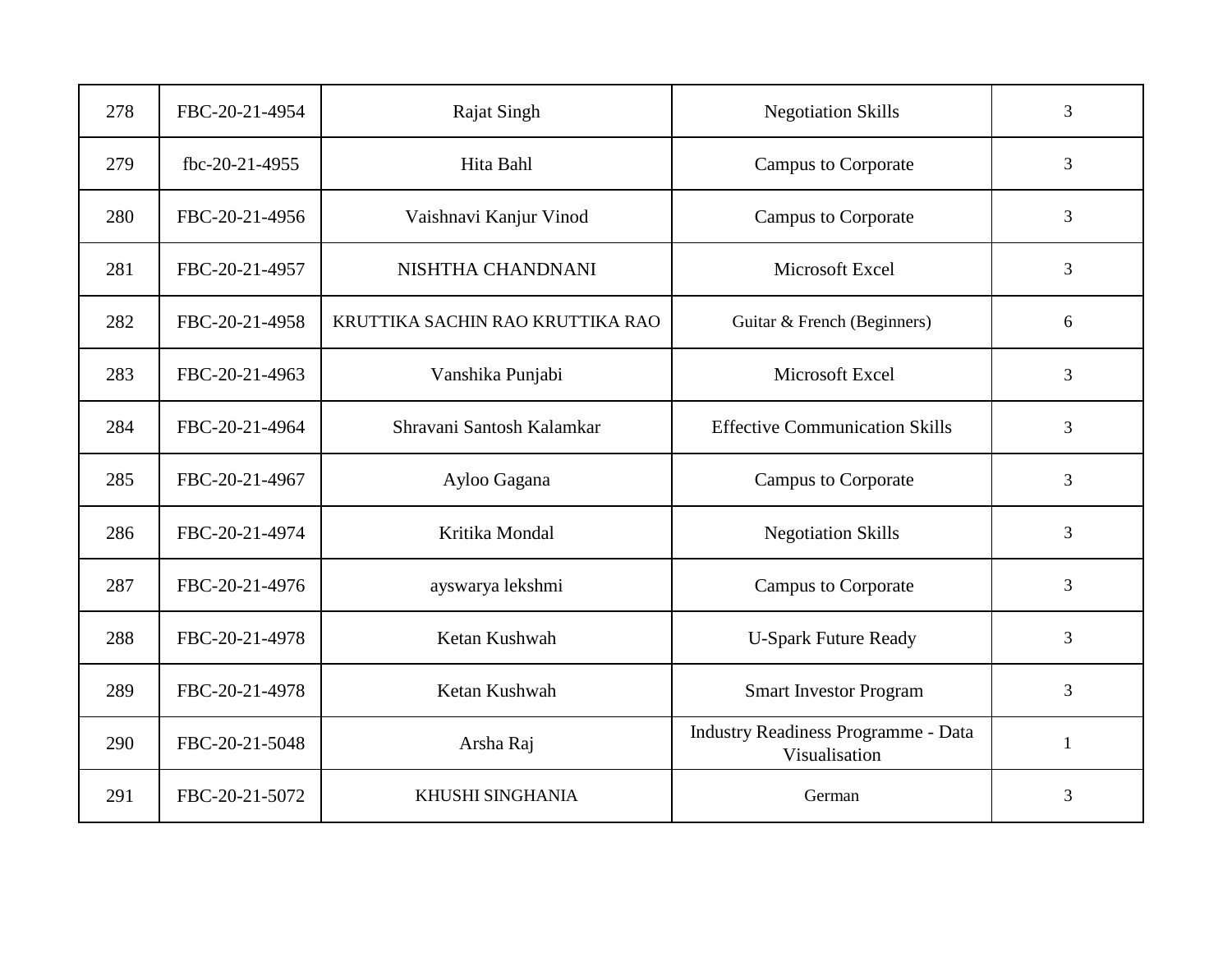| 292 | FBC-20-21-5669 | Chirag Kumar                | <b>Financial Literacy</b>           | 1              |
|-----|----------------|-----------------------------|-------------------------------------|----------------|
| 293 | FBC-21-22-4787 | <b>SIDDHI</b>               | Professional Skills Course          | $\overline{2}$ |
| 294 | FBC-21-22-4975 | <b>BHARAT</b>               | Professional Skills Course          | $\overline{2}$ |
| 295 | FBC-21-22-3112 | Raina Patwardhan            | Leadership & Management Skills      | $\overline{2}$ |
| 296 | FBC-21-22-4051 | Purva Kishor Shrawankar     | Leadership & Management Skills      | $\overline{2}$ |
| 297 | FBC-21-22-4054 | Anurag Jeetendra Panpatil   | <b>Financial Literacy</b>           | 1              |
| 298 | FBC-21-22-4097 | Smruti Raju Parpelli        | <b>Financial Literacy</b>           | 1              |
| 299 | FBC-21-22-4104 | Rohit Ranjit Shelar         | Financial Literacy                  | 1              |
| 300 | FBC-21-22-4118 | Pratiksha Tripathi          | <b>Financial Literacy</b>           | 1              |
| 301 | FBC-21-22-4213 | Dnyanesh Jagdish Chaudhari  | <b>Universal Human Values</b>       | $\overline{2}$ |
| 302 | FBC-21-22-4258 | Anant Santosh Vyavahare     | Learning Communication Skill        | $\overline{2}$ |
| 303 | FBC-21-22-4275 | Vidushi Parate              | Learning Communication Skill        | $\overline{2}$ |
| 304 | FBC-21-22-4300 | Manasi Maheshkumar Kalaskar | <b>Learning Communication Skill</b> | $\overline{2}$ |
| 305 | FBC-21-22-4332 | Raghav Prithani             | <b>Financial Literacy</b>           | 1              |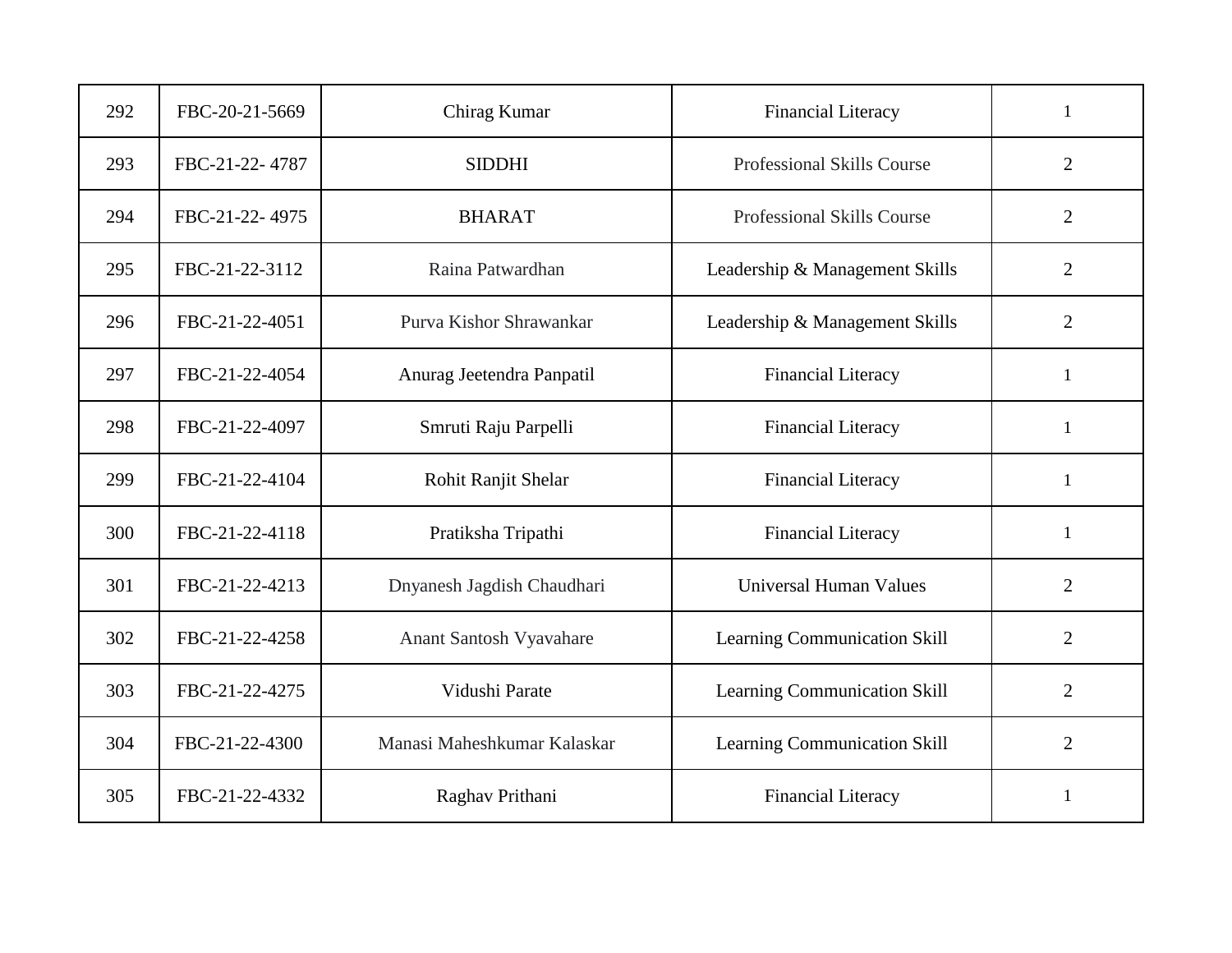| 306 | FBC-21-22-4361 | <b>ABANINDRA</b>         | Professional Skills Course        | $\overline{2}$ |
|-----|----------------|--------------------------|-----------------------------------|----------------|
| 307 | FBC-21-22-4370 | Charvee Srivastava       | Leadership & Management Skills    | $\overline{2}$ |
| 308 | FBC-21-22-4482 | Himanshi Rai             | <b>Financial Literacy</b>         | 1              |
| 309 | FBC-21-22-4488 | Chaitanya Eknath Mitkari | <b>Universal Human Values</b>     | $\overline{2}$ |
| 310 | FBC-21-22-4557 | Anushriti Majumdar       | <b>Financial Literacy</b>         | $\mathbf{1}$   |
| 311 | FBC-21-22-4627 | Praneeta Mishra          | <b>Financial Literacy</b>         | 1              |
| 312 | FBC-21-22-4628 | Shuddhi Nigam            | Learning Communication Skill      | $\overline{2}$ |
| 313 | FBC-21-22-4628 | <b>SHUDHI</b>            | <b>Professional Skills Course</b> | $\overline{2}$ |
| 314 | FBC-21-22-4635 | <b>JOHAN</b>             | Professional Skills Course        | $\overline{2}$ |
| 315 | FBC-21-22-4719 | Hemant Puri              | Learning Communication Skill      | $\overline{2}$ |
| 316 | FBC-21-22-4721 | Grace Maria Giby         | Leadership & Management Skills    | $\overline{2}$ |
| 317 | FBC-21-22-4724 | Akshay Gudla             | Learning Communication Skill      | $\overline{2}$ |
| 318 | FBC-21-22-4738 | Shivani Joshi            | <b>Financial Literacy</b>         | $\mathbf{1}$   |
| 319 | FBC-21-22-4739 | <b>PRERNA</b>            | Professional Skills Course        | $\overline{2}$ |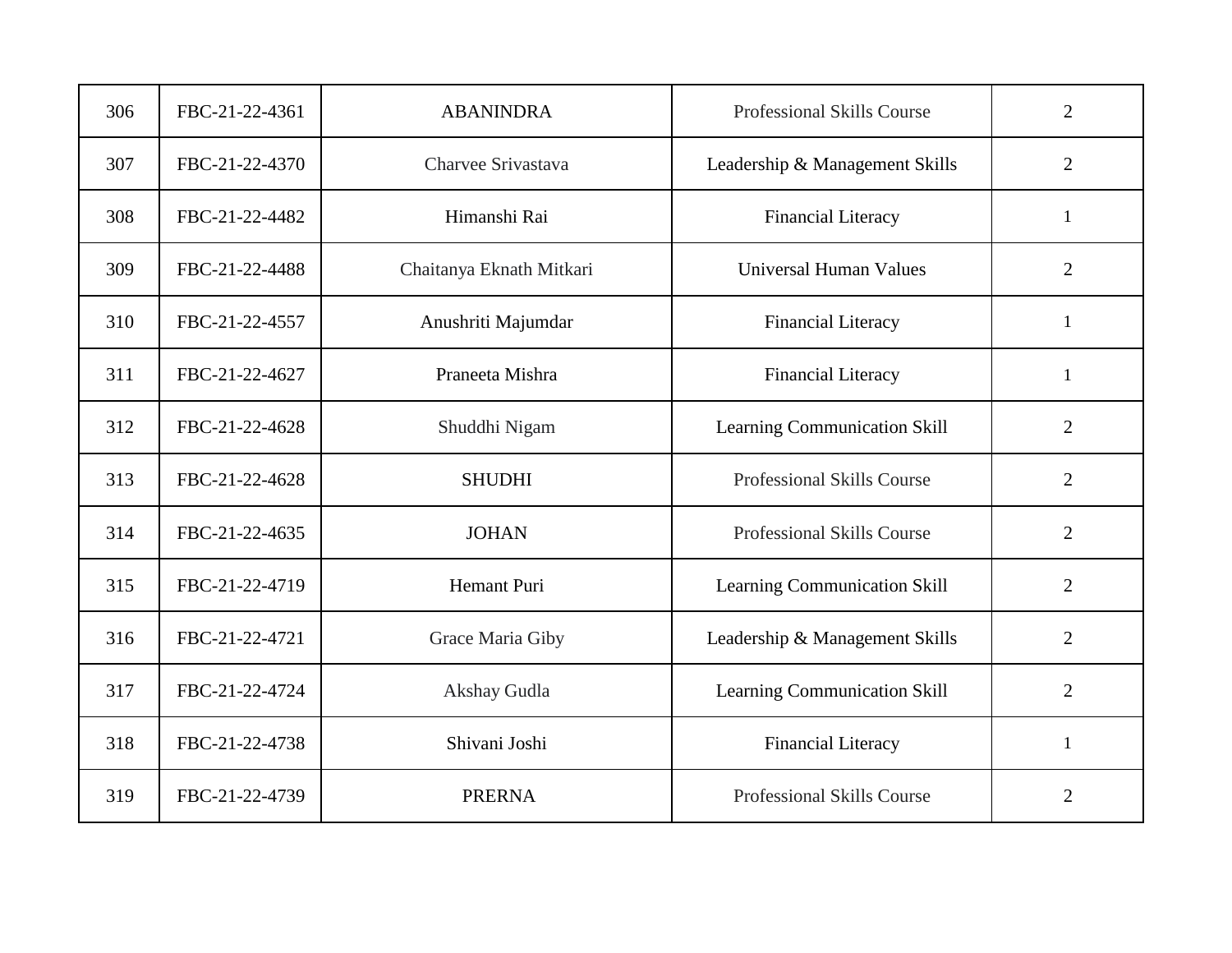| 320 | FBC-21-22-4757 | Ridhi Jain                      | <b>Financial Literacy</b>      | $\mathbf{1}$   |
|-----|----------------|---------------------------------|--------------------------------|----------------|
| 321 | FBC-21-22-4767 | Annushree                       | Professional Skills Course     | $\overline{2}$ |
| 322 | FBC-21-22-4769 | <b>ARCHISMITA</b>               | Professional Skills Course     | $\overline{2}$ |
| 323 | FBC-21-22-4770 | <b>PRADEEPAA</b>                | Professional Skills Course     | $\overline{2}$ |
| 324 | FBC-21-22-4776 | Papiha                          | Professional Skills Course     | $\overline{2}$ |
| 325 | FBC-21-22-4777 | Navya                           | Professional Skills Course     | $\overline{2}$ |
| 326 | FBC21224781    | Abdeali Fakhruddin Partapurwala | Learning Communication Skill   | $\overline{2}$ |
| 327 | FBC-21-22-4782 | <b>PRARABDHA</b>                | Professional Skills Course     | $\overline{2}$ |
| 328 | FBC-21-22-4784 | Aashna                          | Professional Skills Course     | $\overline{2}$ |
| 329 | FBC-21-22-4788 | Tanaya Tarte                    | Learning Communication Skill   | $\overline{2}$ |
| 330 | FBC-21-22-4790 | <b>PRANAV</b>                   | Professional Skills Course     | $\overline{2}$ |
| 331 | FBC-21-22-4820 | Syed Aakif                      | Leadership & Management Skills | $\overline{2}$ |
| 332 | FBC-21-22-4822 | Aakanksha Garhwal               | Learning Communication Skill   | $\overline{2}$ |
| 333 | FBC-21-22-4834 | Ronak Bothra                    | Learning Communication Skill   | $\overline{2}$ |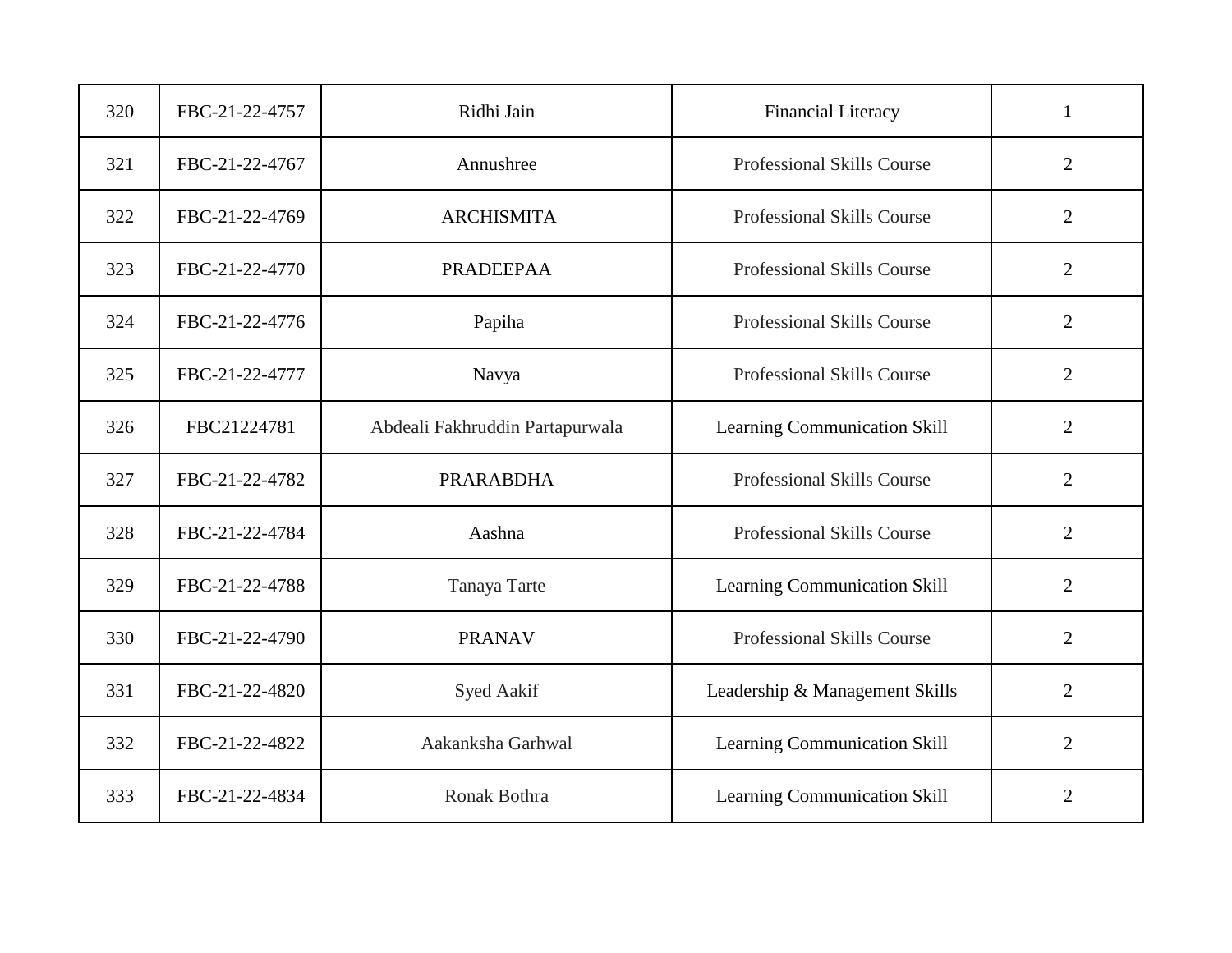| 334 | FBC-21-22-4837 | Kartik Singh       | <b>Financial Literacy</b>                       | $\mathbf{1}$   |
|-----|----------------|--------------------|-------------------------------------------------|----------------|
| 335 | FBC-21-22-4916 | Anshita Mathur     | <b>Universal Human Values</b>                   | $\overline{2}$ |
| 336 | FBC-21-22-4918 | Dhruv Kumar Bondia | Industry Readiness Programme - Retail<br>sector | 1              |
| 337 | FBC-21-22-4919 | Gautam Kesharwani  | <b>Financial Literacy</b>                       | $\mathbf{1}$   |
| 338 | FBC-21-22-4921 | Riya               | <b>Financial Literacy</b>                       | $\mathbf{1}$   |
| 339 | FBC-21-22-4926 | Kaveri Gattani     | <b>Financial Literacy</b>                       | 1              |
| 340 | FBC-21-22-4929 | Kashish Adyani     | <b>Financial Literacy</b>                       | $\mathbf{1}$   |
| 341 | FBC-21-22-4931 | Purab Kataria      | <b>Financial Literacy</b>                       | $\mathbf{1}$   |
| 342 | FBC-21-22-4935 | Sheenam Jain       | <b>Financial Literacy</b>                       | 1              |
| 343 | FBC-21-22-4937 | Taran Kaur Chawla  | <b>Financial Literacy</b>                       | $\mathbf{1}$   |
| 344 | FBC-21-22-4939 | Mansi Borule       | Learning Communication Skill                    | $\overline{2}$ |
| 345 | FBC-21-22-4942 | Prabhat Jain       | <b>Financial Literacy</b>                       | $\mathbf{1}$   |
| 346 | FBC-21-22-4945 | <b>S SMRITI</b>    | <b>Financial Literacy</b>                       | $\mathbf{1}$   |
| 347 | FBC-21-22-4948 | Jiya Mittal        | <b>Financial Literacy</b>                       | 1              |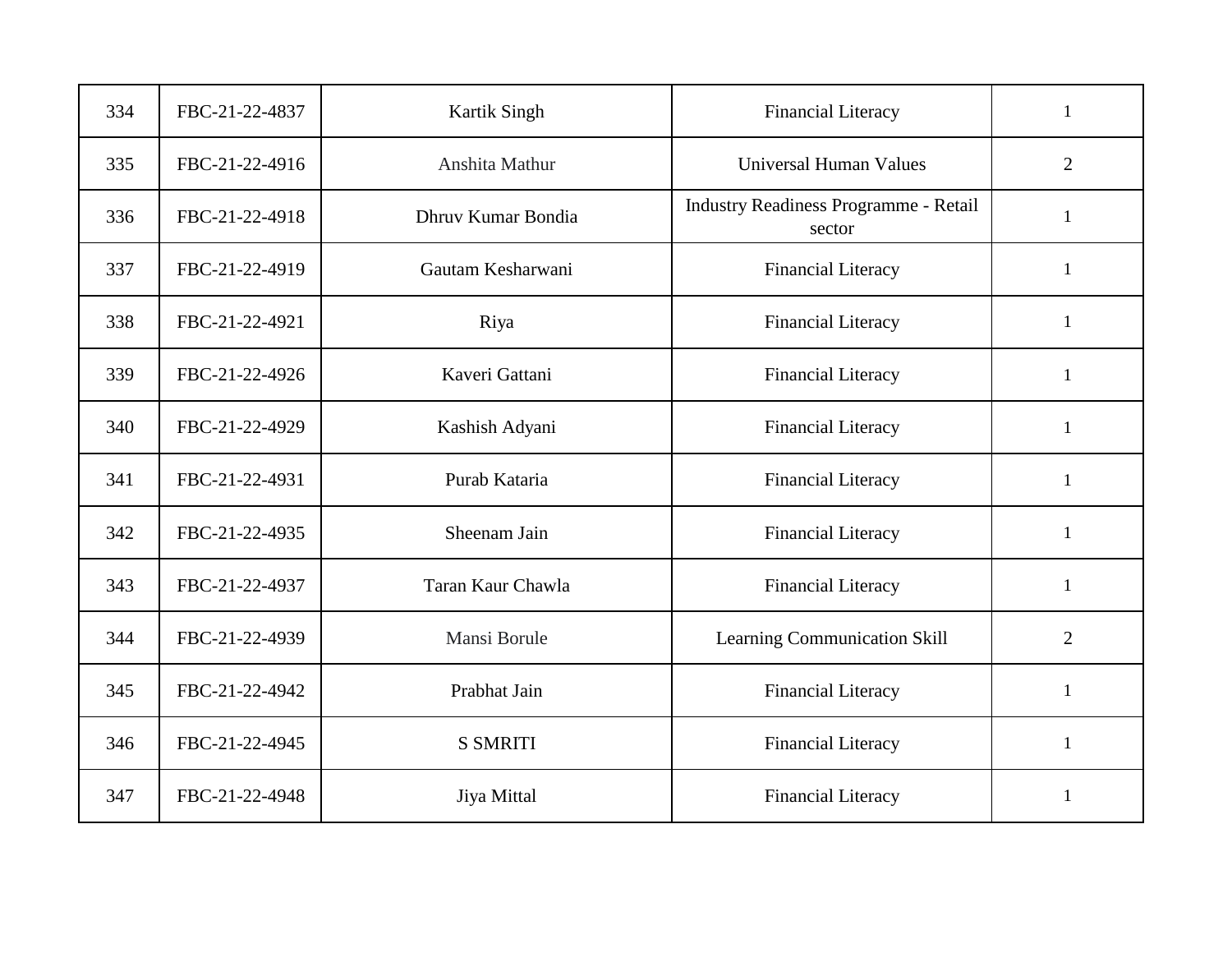| 348 | FBC-21-22-4950 | Sakshi jevrani              | <b>Financial Literacy</b>                       | 1              |
|-----|----------------|-----------------------------|-------------------------------------------------|----------------|
| 349 | FBC-21-22-4952 | Aditya Gupta                | <b>Financial Literacy</b>                       | $\mathbf{1}$   |
| 350 | FBC-21-22-4954 | <b>MAHIMA</b>               | Professional Skills Course                      | $\overline{2}$ |
| 351 | FBC-21-22-4955 | Hrishita Pandey             | <b>Financial Literacy</b>                       | $\mathbf{1}$   |
| 352 | FBC-21-22-4955 | Hrishita Pandey             | Leadership & Management Skills                  | $\overline{2}$ |
| 353 | FBC-21-22-4956 | <b>SHIVASHISH PANIGRAHI</b> | <b>Universal Human Values</b>                   | $\overline{2}$ |
| 354 | FBC-21-22-4958 | Khushi Ranjan               | <b>Financial Literacy</b>                       | $\mathbf{1}$   |
| 355 | FBC-21-22-4959 | Arjun Karekar               | <b>Financial Literacy</b>                       | $\mathbf{1}$   |
| 356 | FBC-21-22-4960 | YAMINI RAMAN                | <b>Financial Literacy</b>                       | 1              |
| 357 | FBC-21-22-4961 | Abhaya Chatterjee           | Industry Readiness Programme - Retail<br>sector | $\mathbf{1}$   |
| 358 | FBC-21-22-4961 | Abhaya Chatterjee           | <b>Financial Literacy</b>                       | $\mathbf{1}$   |
| 359 | FBC-21-22-4962 | Shimauli Garg               | <b>Financial Literacy</b>                       | $\mathbf{1}$   |
| 360 | FBC-21-22-4965 | Rimjhim Verma               | <b>Financial Literacy</b>                       | 1              |
| 361 | FBC-21-22-4966 | Harsh Bhatia                | <b>Financial Literacy</b>                       | $\mathbf{1}$   |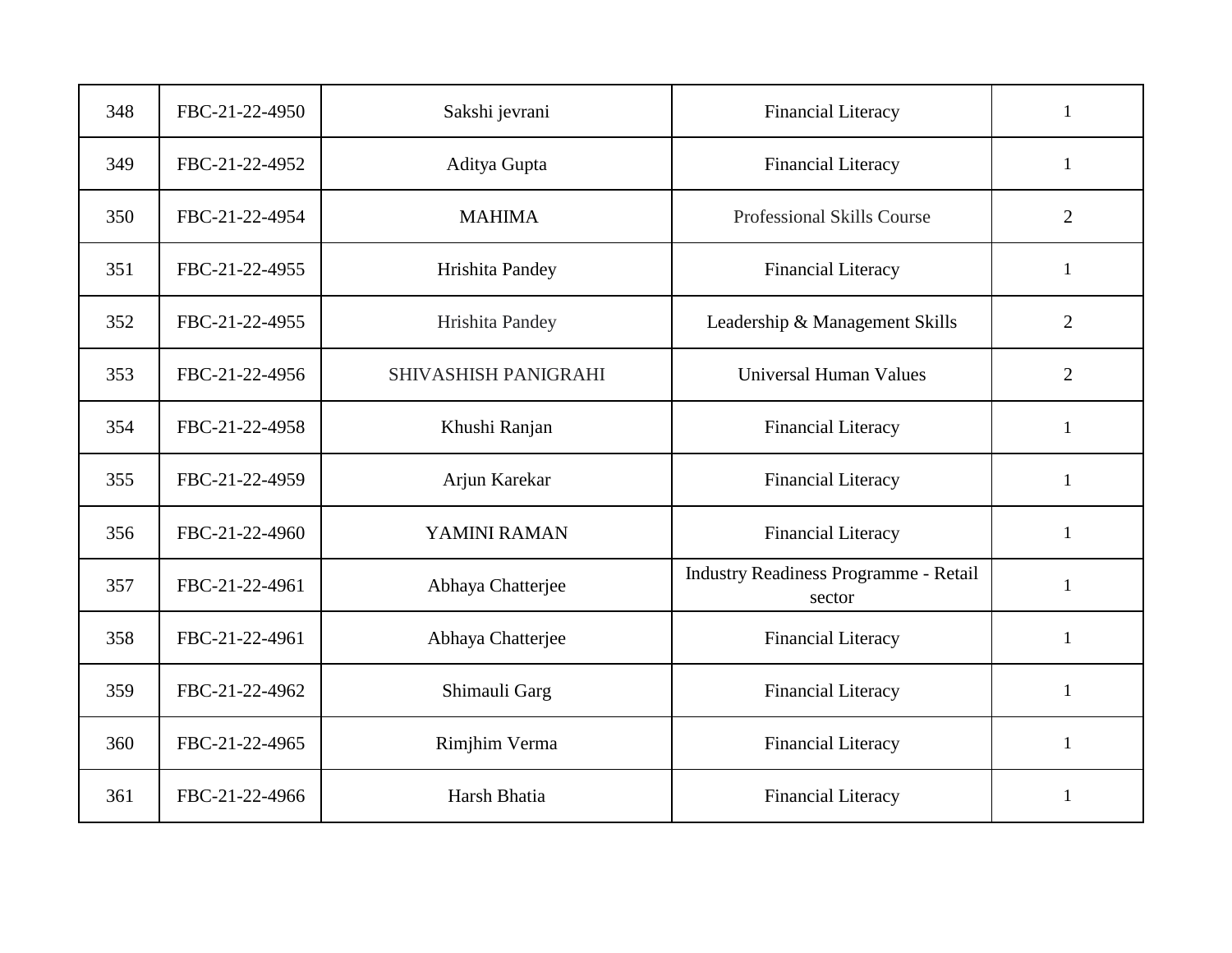| 362 | FBC-21-22-4969 | BURHANUDDIN KHOZEMA MAUDI | <b>Financial Literacy</b>         | $\mathbf{1}$   |
|-----|----------------|---------------------------|-----------------------------------|----------------|
| 363 | FBC-21-22-4971 | Jeffy Evangeline          | Leadership & Management Skills    | $\overline{2}$ |
| 364 | FBC-21-22-4972 | Chris Jose                | Leadership & Management Skills    | $\overline{2}$ |
| 365 | FBC-21-22-4973 | Nouman athique            | <b>Financial Literacy</b>         | $\mathbf{1}$   |
| 366 | FBC-21-22-4973 | Nouman                    | Leadership & Management Skills    | $\overline{2}$ |
| 367 | FBC-21-22-4974 | Shouray Modi              | Learning Communication Skill      | $\overline{2}$ |
| 368 | FBC-21-22-4979 | <b>Sidharth Bansal</b>    | <b>Financial Literacy</b>         | $\mathbf{1}$   |
| 369 | FBC-21-22-4980 | <b>NEVILLE</b>            | Professional Skills Course        | $\overline{2}$ |
| 370 | FBC-21-22-5001 | Reva Nikhil Deshpande     | Leadership & Management Skills    | $\overline{2}$ |
| 371 | FBC-21-22-5033 | Chandana Shree Bhogaraju  | Leadership & Management Skills    | $\overline{2}$ |
| 372 | FBC-21-22-5079 | Yashika Anand             | Leadership & Management Skills    | $\overline{2}$ |
| 373 | FBC-21-22-5162 | Asmita Shekhar Thite      | <b>Financial Literacy</b>         | $\mathbf{1}$   |
| 374 | FBC-21-22-5172 | Laavanya Gupta            | Leadership & Management Skills    | $\overline{2}$ |
| 375 | FBC-21-22-5184 | <b>ASTHA</b>              | <b>Professional Skills Course</b> | $\overline{2}$ |